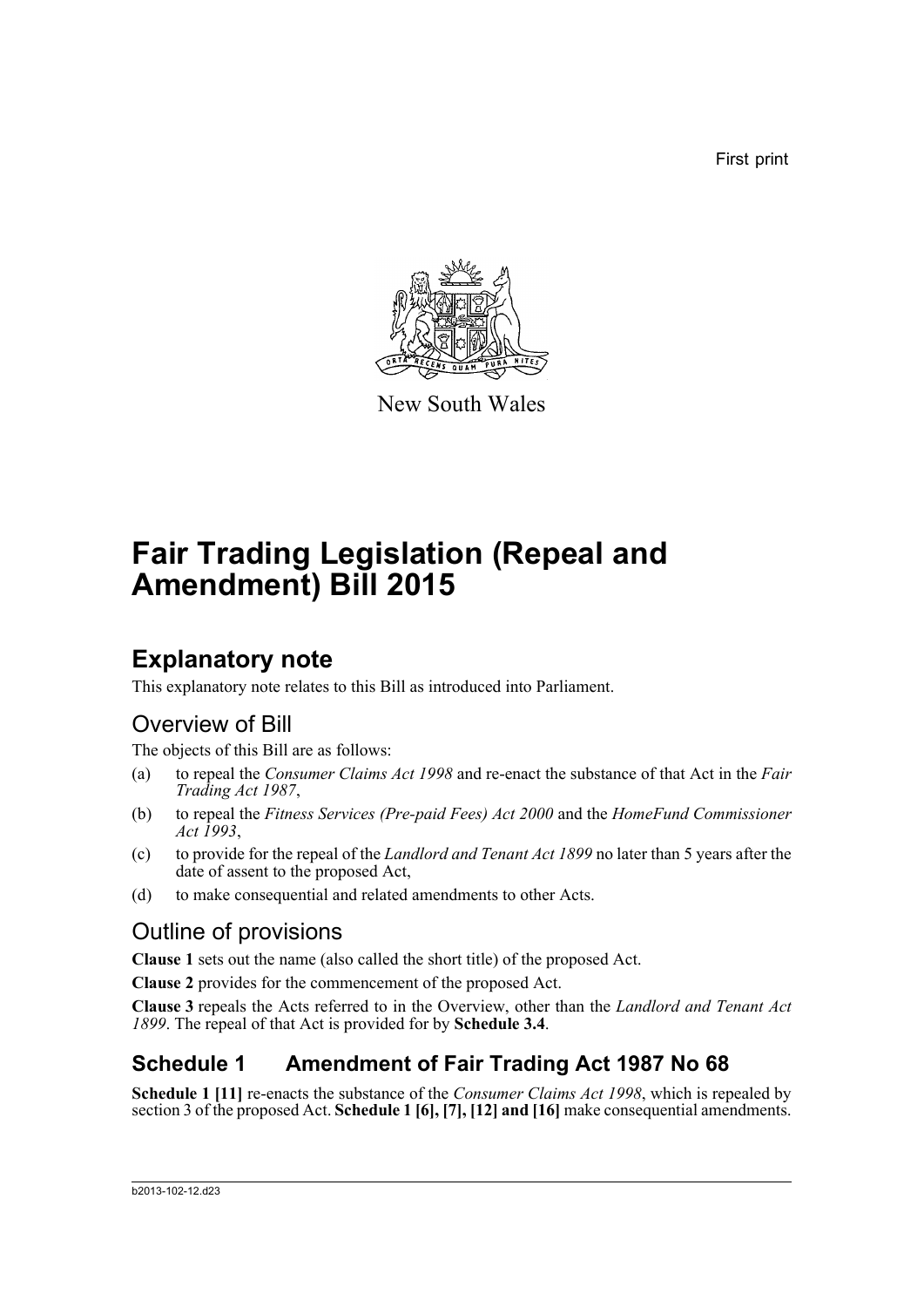**Schedule 1 [2]** inserts a definition of *banker* for the purposes of the *Fair Trading Act 1987*, clarifying that wherever the term appears in that Act, it includes any authorised deposit-taking institution (including building societies and credit unions).

**Schedule 1 [13]** amends a definition of *prescribed authority*, replacing a reference to an abolished office (the Government Analyst) with a reference to bodies or persons prescribed by regulations under the *Fair Trading Act 1987*. The amendment will enable certificates signed by or on behalf of bodies or persons prescribed by the regulations to be used as evidence in proceedings under that Act (unless the defendant requires the person who signed the certificate to be called as a witness in the proceedings).

**Schedule 1 [1], [3]–[5], [9], [14], [15] and [17]** update terminology and expressions (including as a consequence of the enactment of the *Government Sector Employment Act 2013*).

**Schedule 1 [8] and [10]** make amendments consequent on the repeal of the *Fitness Services (Pre-paid Fees) Act 2000* by the proposed Act.

**Schedule 1 [18]** enables the making of savings and transitional regulations consequent on the enactment of the proposed Act or any other Act that amends the *Fair Trading Act 1987*.

Schedule 1 [19] contains savings and transitional provisions consequent on the repeal and re-enactment of the *Consumer Claims Act 1998*, and on the repeal of the *Fitness Services (Pre-paid Fees) Act 2000*, by the proposed Act.

#### **Schedule 2 Amendment of Acts consequent on repeal of Consumer Claims Act 1998**

**Schedule 2** makes amendments to Acts specified in the Schedule consequent on the repeal of the *Consumer Claims Act 1998* by the proposed Act.

### **Schedule 3 Amendment of other Acts**

**Schedule 3.4** inserts a new section into the *Landlord and Tenant Act 1899* that provides for the repeal of that Act 5 years after the section commences or on an earlier day appointed by proclamation.

**Schedule 3.1, 3.3 [1], [4], [7], [8], [12], [13], [15] and [20] and 3.6** make amendments to Acts specified in Schedule 3.1, 3.3 and 3.6 consequent on the repeal by the proposed Act of the *HomeFund Commissioner Act 1993*.

**Schedule 3.2 and 3.5** make amendments to Acts specified in those subschedules consequent on the repeal by the proposed Act of the *Fitness Services (Pre-paid Fees) Act 2000*.

**Schedule 3.3 [2], [3], [5], [6], [9]–[11], [14], [16]–[19], [21] and [22]** make amendments in the nature of statute law revision.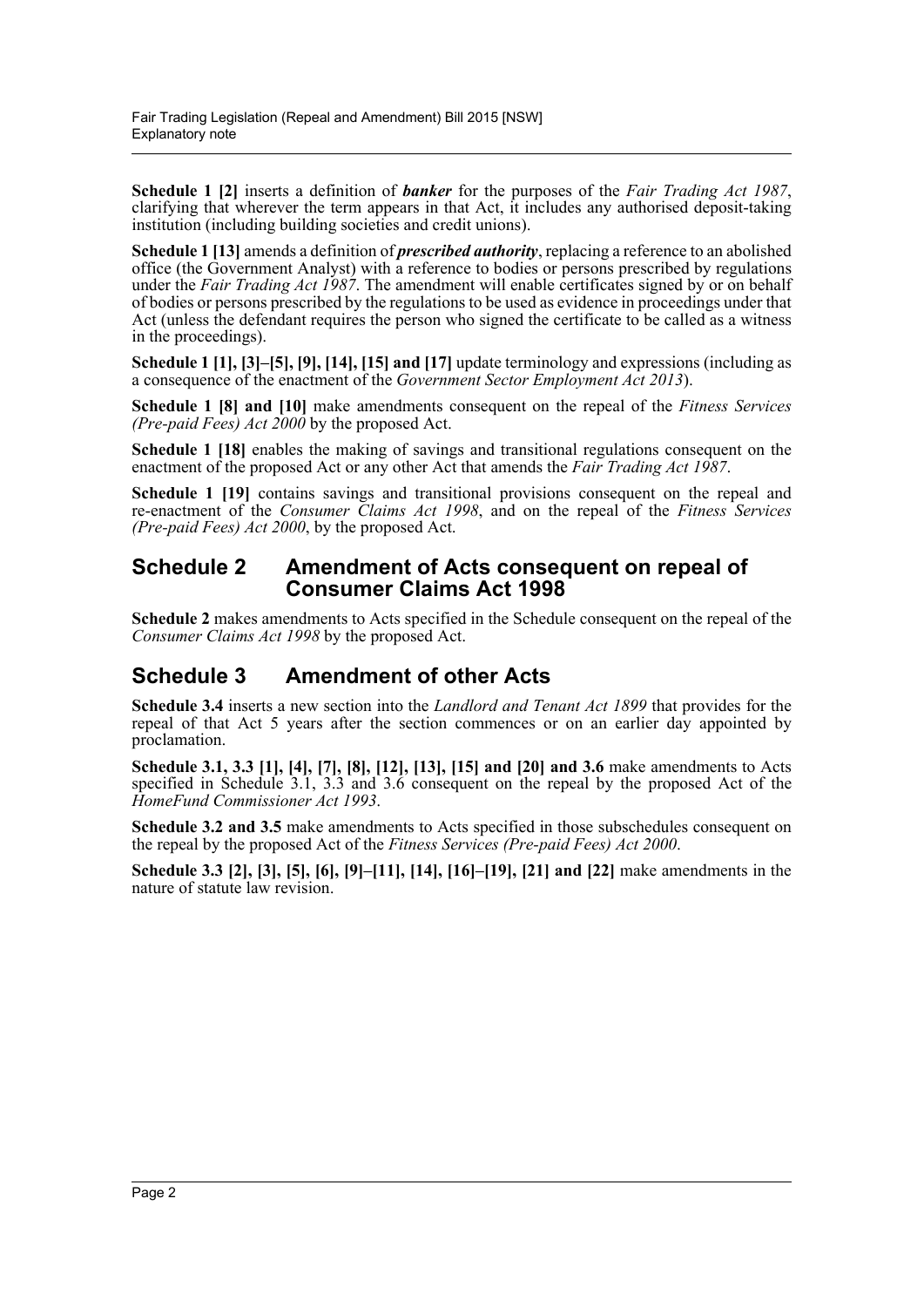First print



New South Wales

# **Fair Trading Legislation (Repeal and Amendment) Bill 2015**

### **Contents**

|            |                                                               | Page |
|------------|---------------------------------------------------------------|------|
|            |                                                               |      |
|            | Name of Act                                                   | 2    |
|            | Commencement                                                  | 2    |
| 3          | Repeals                                                       | 2    |
| Schedule 1 | Amendment of Fair Trading Act 1987 No 68                      | 3    |
| Schedule 2 | Amendment of Acts consequent on repeal of Consumer Claims Act |      |
|            | 1998                                                          | 16   |
| Schedule 3 | Amendment of other Acts                                       | 18   |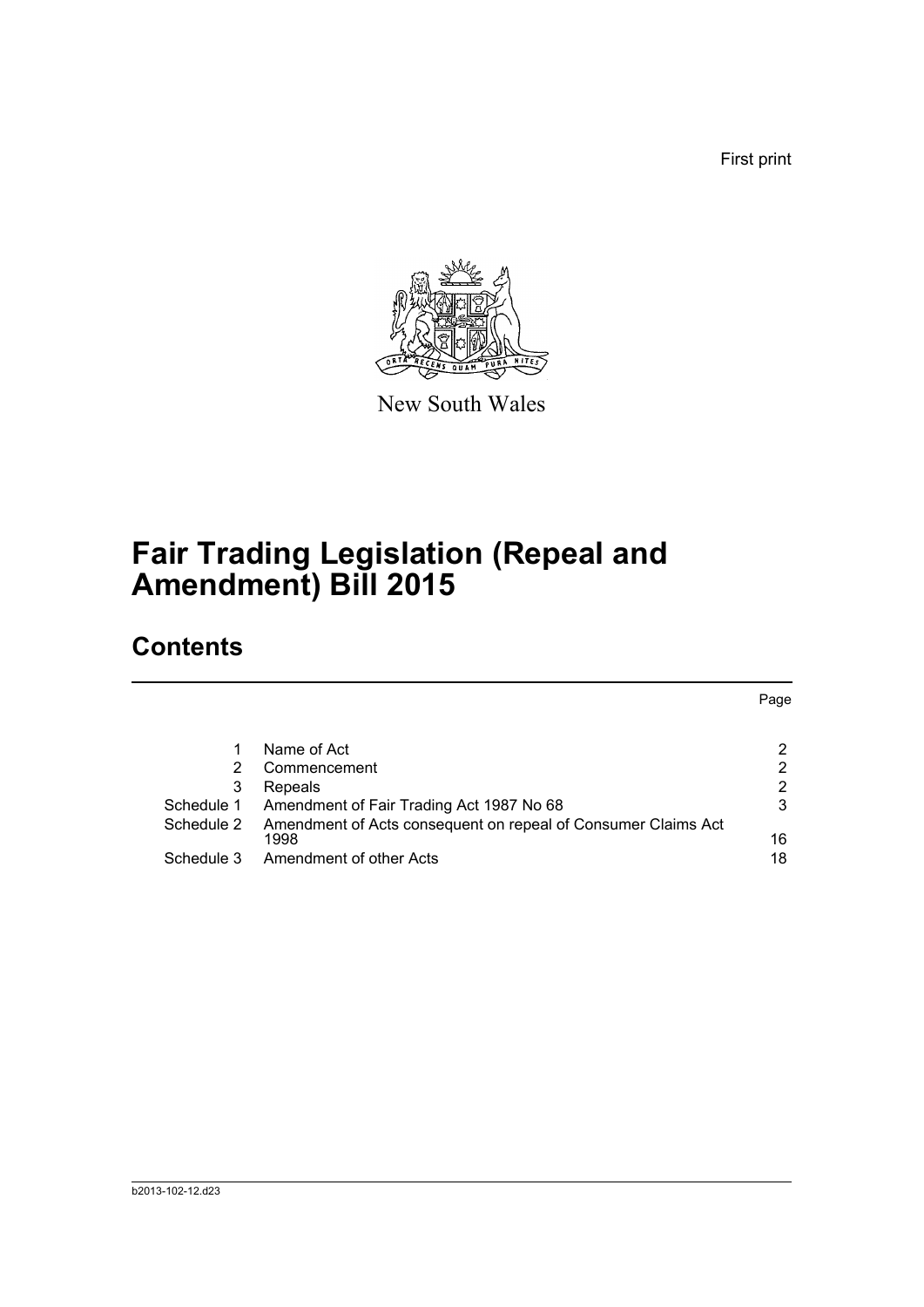

New South Wales

# **Fair Trading Legislation (Repeal and Amendment) Bill 2015**

No , 2015

#### **A Bill for**

An Act to amend the *Fair Trading Act 1987* in relation to consumer claims; to provide for the repeal of the *Consumer Claims Act 1998*, the *Fitness Services (Pre-paid Fees) Act 2000*, the *HomeFund Commissioner Act 1993* and the *Landlord and Tenant Act 1899*; and for other purposes.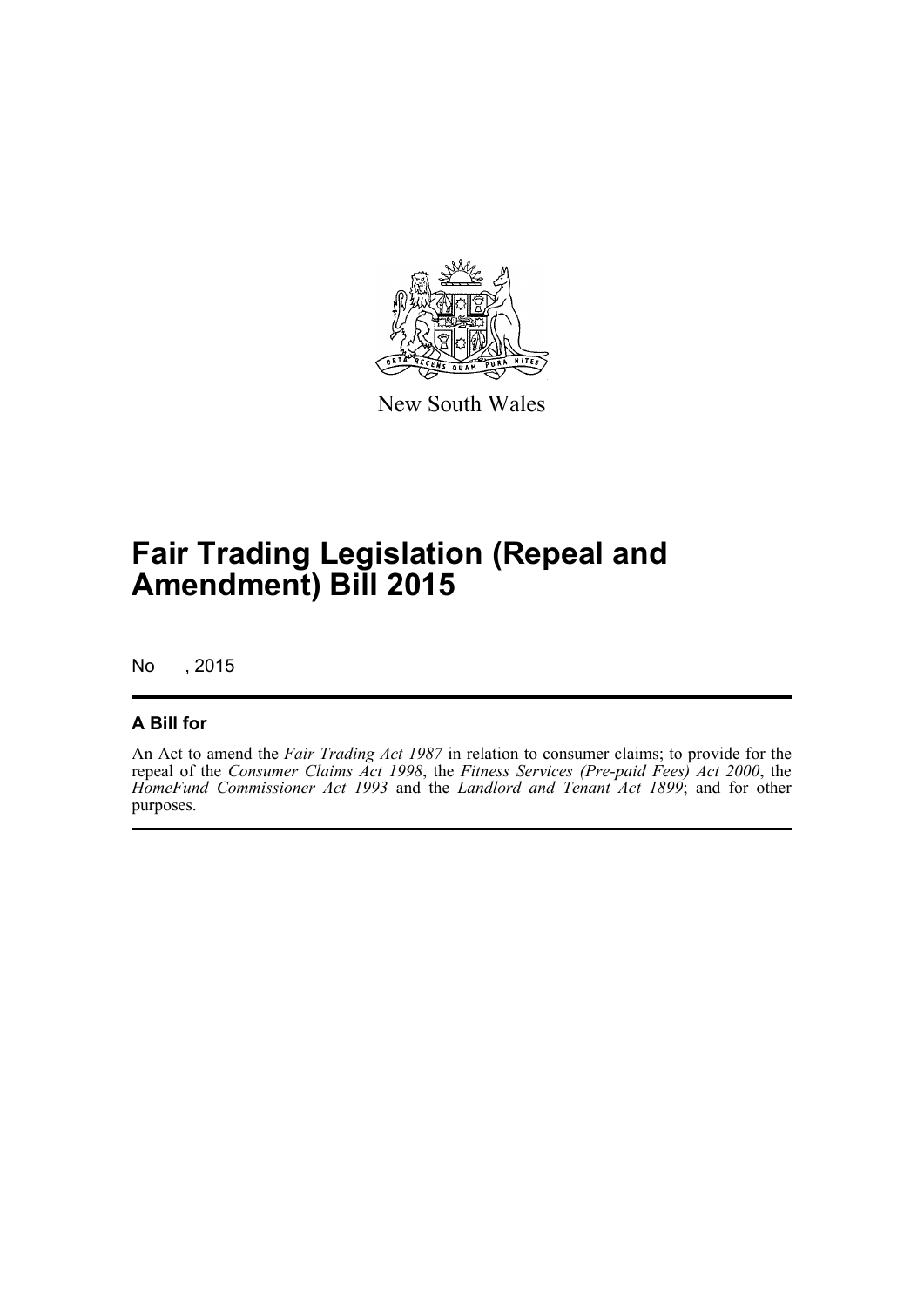Fair Trading Legislation (Repeal and Amendment) Bill 2015 [NSW]

<span id="page-4-2"></span><span id="page-4-1"></span><span id="page-4-0"></span>

|     |                                                                                                                                                 | 1                                                                                                         |
|-----|-------------------------------------------------------------------------------------------------------------------------------------------------|-----------------------------------------------------------------------------------------------------------|
|     |                                                                                                                                                 | $\overline{\mathbf{c}}$                                                                                   |
|     | This Act is the Fair Trading Legislation (Repeal and Amendment) Act 2015.                                                                       | 3                                                                                                         |
|     |                                                                                                                                                 | 4                                                                                                         |
| (1) | This Act commences on the date of assent to this Act, except as provided by this<br>section.                                                    | 5<br>6                                                                                                    |
| (2) | Section 3 (a) and (b) and Schedules 1 [6]–[8], [10]–[12] and [18], 2, 3.2 and 3.5<br>commence on a day or days to be appointed by proclamation. | $\overline{7}$<br>8                                                                                       |
| (3) | Schedule $1\left[1\right], \left[3\right]$ and $\left[4\right]$ commence on 1 July 2015 or assent, whichever is the later.                      | 9                                                                                                         |
|     |                                                                                                                                                 | 10                                                                                                        |
|     | The following Acts are repealed:                                                                                                                | 11                                                                                                        |
|     | the Consumer Claims Act 1998 No 162,<br>(a)                                                                                                     | 12                                                                                                        |
|     | the Fitness Services (Pre-paid Fees) Act 2000 No 95,<br>(b)                                                                                     | 13                                                                                                        |
|     | the HomeFund Commissioner Act 1993 No 9.<br>(c)                                                                                                 | 14                                                                                                        |
|     |                                                                                                                                                 | The Legislature of New South Wales enacts:<br><b>Name of Act</b><br><b>Commencement</b><br><b>Repeals</b> |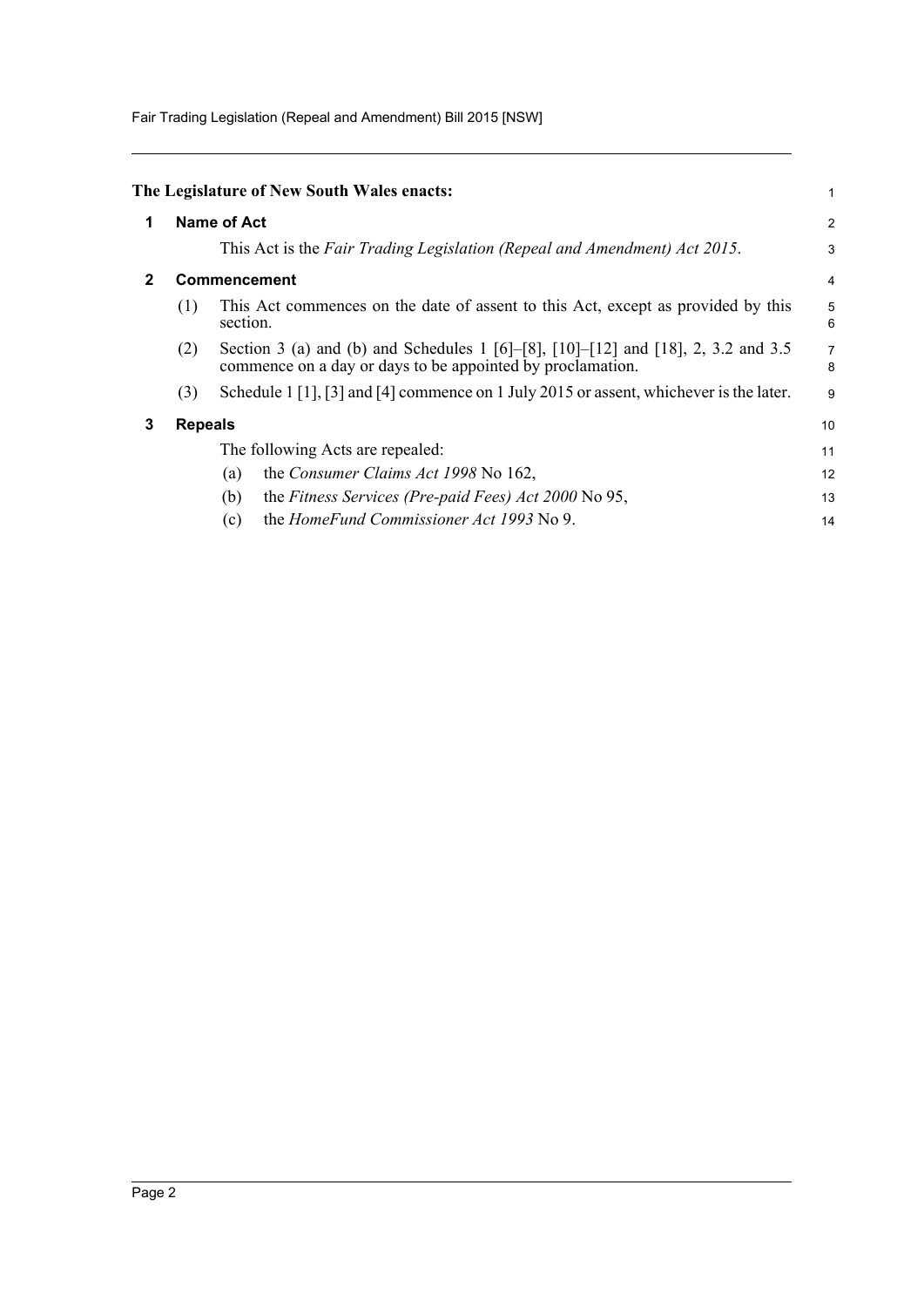<span id="page-5-0"></span>

|       | <b>Schedule 1</b>                    | <b>Amendment of Fair Trading Act 1987 No 68</b>                                                                                                                                    | $\mathbf{1}$     |
|-------|--------------------------------------|------------------------------------------------------------------------------------------------------------------------------------------------------------------------------------|------------------|
| [1]   | <b>Whole Act (except Schedule 5)</b> |                                                                                                                                                                                    | $\overline{c}$   |
|       |                                      | Omit "Director-General" and "Director-General's" wherever occurring.                                                                                                               | 3                |
|       |                                      | Insert instead "Secretary" and "Secretary's", respectively.                                                                                                                        | $\overline{4}$   |
| [2]   | <b>Section 4 Definitions</b>         |                                                                                                                                                                                    | 5                |
|       |                                      | Insert in alphabetical order in section $4(1)$ :                                                                                                                                   | 6                |
|       |                                      | <b>banker</b> has the same meaning as in section $2(1)$ of the ACL.                                                                                                                | $\overline{7}$   |
| $[3]$ | Section 4 (1)                        |                                                                                                                                                                                    | 8                |
|       |                                      | Omit the definitions of Department, Director-General and officer.                                                                                                                  | $\boldsymbol{9}$ |
|       | Insert in alphabetical order:        |                                                                                                                                                                                    | 10               |
|       |                                      | <b>Department</b> means the Department of Finance, Services and Innovation.<br><i>employee</i> means:                                                                              | 11<br>12         |
|       | (a)                                  | the Secretary or any other Public Service employee employed in the<br>Department, or                                                                                               | 13<br>14         |
|       | (b)                                  | any person engaged by the Secretary (with the approval of the Minister<br>and on such terms as the Minister thinks fit) to assist in the exercise of<br>the Secretary's functions. | 15<br>16<br>17   |
|       |                                      | <b>Secretary</b> means:                                                                                                                                                            | 18               |
|       | (a)                                  | the Commissioner for Fair Trading, Department of Finance, Services<br>and Innovation, or                                                                                           | 19<br>20         |
|       | (b)                                  | if there is no person employed as Commissioner for Fair Trading-the<br>Secretary of the Department of Finance, Services and Innovation.                                            | 21<br>22         |
| [4]   | <b>Schedule 4</b>                    | Sections 4 (1) (definition of "investigator"), 10 (1) (a), 18 (1), 20 (6), 21 (2), 23,<br>24 (2) (a) and (b) and (3), 25 (2) (b) and (4) (b) and 47 and clause 1 (5) and (6) of    | 23<br>24<br>25   |
|       |                                      | Omit "officer", "officer's" and "officers" wherever occurring.                                                                                                                     | 26               |
|       |                                      | Insert instead "employee", "employee's" and "employees", respectively.                                                                                                             | 27               |
| [5]   |                                      | Section 4 (1), definition of "public authority"                                                                                                                                    | 28               |
|       |                                      | Omit ", a Government Department or an administrative office".                                                                                                                      | 29               |
|       |                                      | Insert instead "or a Public Service agency".                                                                                                                                       | 30               |
| [6]   |                                      | Section 4 (1), definition of "services"                                                                                                                                            | 31               |
|       | contract of service".                | Omit "rights or benefits being the supply of goods or the performance of work under a                                                                                              | 32<br>33         |
|       | employment".                         | Insert instead "the supply of goods or the performance of work under a contract of                                                                                                 | 34<br>35         |
| $[7]$ |                                      | Section 4 (1), definition of "supply"                                                                                                                                              | 36               |
|       |                                      | Insert "(except in Part 6A)" after "includes".                                                                                                                                     | 37               |
| [8]   |                                      | <b>Section 8 Delegation by Secretary</b>                                                                                                                                           | 38               |
|       | Omit section $8(1)(b1)$ .            |                                                                                                                                                                                    | 39               |
|       |                                      |                                                                                                                                                                                    |                  |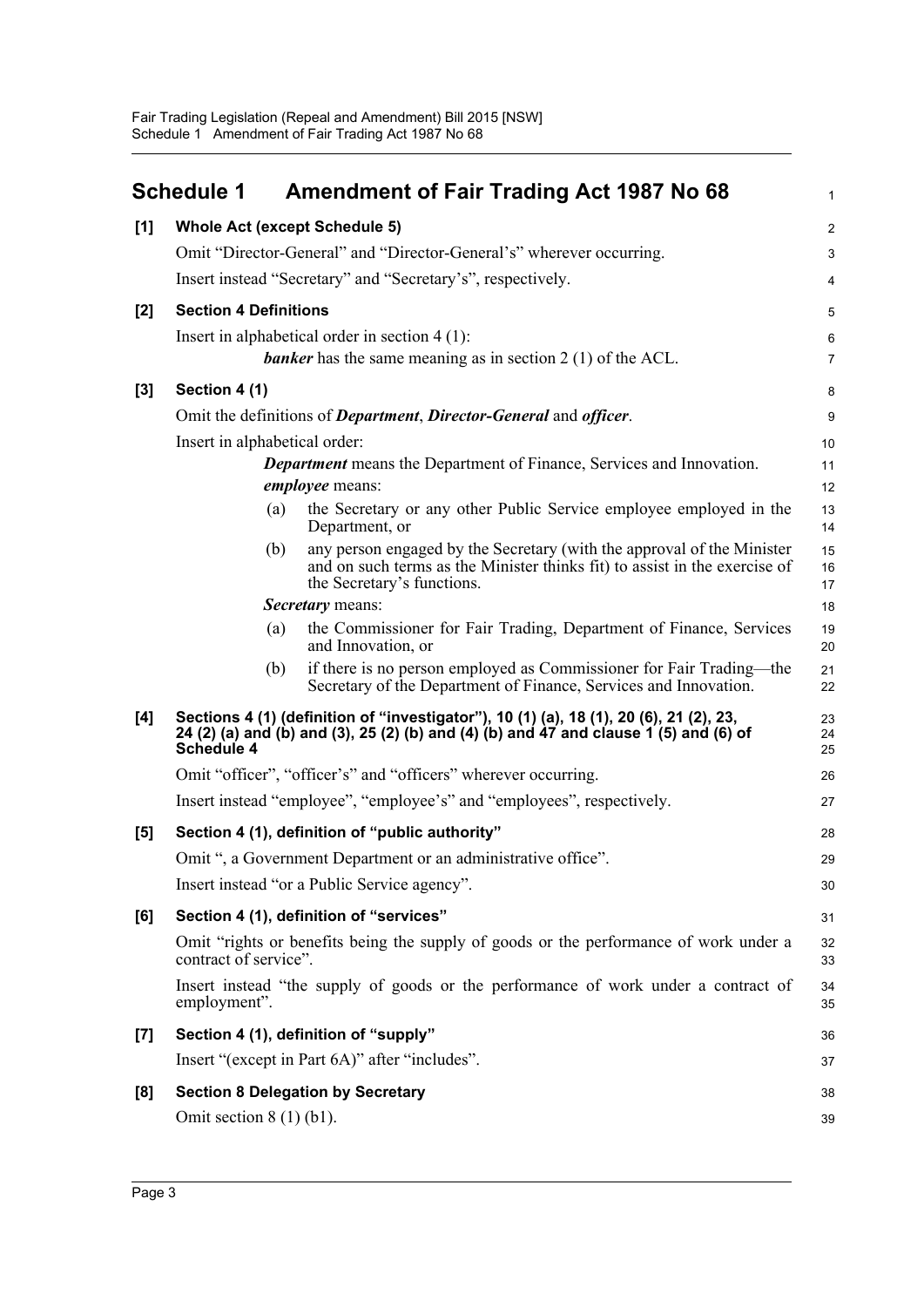| [9]    |         |                      |        | Section 14 Assignment to Australian legal practitioner of case of assisted person                                                                                                                                                                                                                                                                                        | 1                       |
|--------|---------|----------------------|--------|--------------------------------------------------------------------------------------------------------------------------------------------------------------------------------------------------------------------------------------------------------------------------------------------------------------------------------------------------------------------------|-------------------------|
|        |         |                      |        | Omit section $14(1)(c)$ . Insert instead:                                                                                                                                                                                                                                                                                                                                | $\overline{\mathbf{c}}$ |
|        |         |                      | (c)    | with the consent of the head of another Public Service agency—to an<br>Australian legal practitioner employed in that agency, or                                                                                                                                                                                                                                         | 3<br>4                  |
| [10]   |         |                      |        | <b>Section 79 Other injunctions</b>                                                                                                                                                                                                                                                                                                                                      | 5                       |
|        |         |                      |        | Omit section 79 $(1)$ $(a)$ $(ii)$ .                                                                                                                                                                                                                                                                                                                                     | 6                       |
| $[11]$ | Part 6A |                      |        |                                                                                                                                                                                                                                                                                                                                                                          | 7                       |
|        |         | Insert after Part 6: |        |                                                                                                                                                                                                                                                                                                                                                                          | 8                       |
|        |         |                      | claims | Part 6A Jurisdiction of Tribunal in relation to consumer                                                                                                                                                                                                                                                                                                                 | 9<br>10                 |
|        |         |                      |        | Note. For the purposes of comparison, provisions of this Part contain bracketed notes in headings<br>drawing attention ("cf") to equivalent or comparable (though not necessarily identical) provisions of<br>the Consumer Claims Act 1998 (the CC Act 1998) or the Consumer Claims Regulation 2014 (the CC<br>Reg 2014), as in force before the enactment of this Part. | 11<br>12<br>13<br>14    |
|        |         | <b>Division 1</b>    |        | <b>Preliminary</b>                                                                                                                                                                                                                                                                                                                                                       | 15                      |
|        | 79B     |                      |        | <b>Objects of this Part</b> (cf CC Act 1998, s 2A)                                                                                                                                                                                                                                                                                                                       | 16                      |
|        |         |                      |        | The objects of this Part are to provide for remedies for, and the straightforward<br>resolution of, disputes concerning the supply of goods and services to<br>consumers.                                                                                                                                                                                                | 17<br>18<br>19          |
|        | 79C     |                      |        | Conferral of jurisdiction under this or any other Act not affected                                                                                                                                                                                                                                                                                                       | 20                      |
|        |         |                      |        | This Part does not affect any provision of this or any other Act that confers<br>jurisdiction on the Tribunal.                                                                                                                                                                                                                                                           | 21<br>22                |
|        | 79D     |                      |        | <b>Definitions</b> (cf CC Act 1998, s 3 (1) and s 3 (3) (transferred to definition of "consumer"))                                                                                                                                                                                                                                                                       | 23                      |
|        |         |                      |        | In this Part:                                                                                                                                                                                                                                                                                                                                                            | 24                      |
|        |         |                      |        | <b><i>consumer</i></b> means any of the following persons or bodies to whom or to which<br>a supplier has supplied, or agreed to supply, goods or services (whether or not<br>under a contract), or with whom or with which a supplier has entered into a<br>contract that is collateral to a contract for the supply of goods or services:                              | 25<br>26<br>27<br>28    |
|        |         |                      | (a)    | a natural person,                                                                                                                                                                                                                                                                                                                                                        | 29                      |
|        |         |                      |        | (b) a firm (within the meaning of the <i>Partnership Act 1892</i> ),                                                                                                                                                                                                                                                                                                     | 30                      |
|        |         |                      | (c)    | a small proprietary company (within the meaning of the Corporations<br>Act 2001 of the Commonwealth),                                                                                                                                                                                                                                                                    | 31<br>32                |
|        |         |                      | (d)    | an owners corporation constituted under the Strata Schemes<br>Management Act 1996,                                                                                                                                                                                                                                                                                       | 33<br>34                |
|        |         |                      | (e)    | a company that owns an interest in land and has a memorandum or<br>articles of association conferring on each owner of shares in the<br>company a right to occupy under a lease or licence a part or parts of a<br>building erected on the land,                                                                                                                         | 35<br>36<br>37<br>38    |
|        |         |                      | (f)    | an incorporated association,                                                                                                                                                                                                                                                                                                                                             | 39                      |
|        |         |                      | (g)    | an unincorporated body whose members are associated for a common<br>purpose,                                                                                                                                                                                                                                                                                             | 40<br>41                |
|        |         |                      | (h)    | a company limited by guarantee (other than a company limited both by<br>shares and by guarantee).                                                                                                                                                                                                                                                                        | 42<br>43                |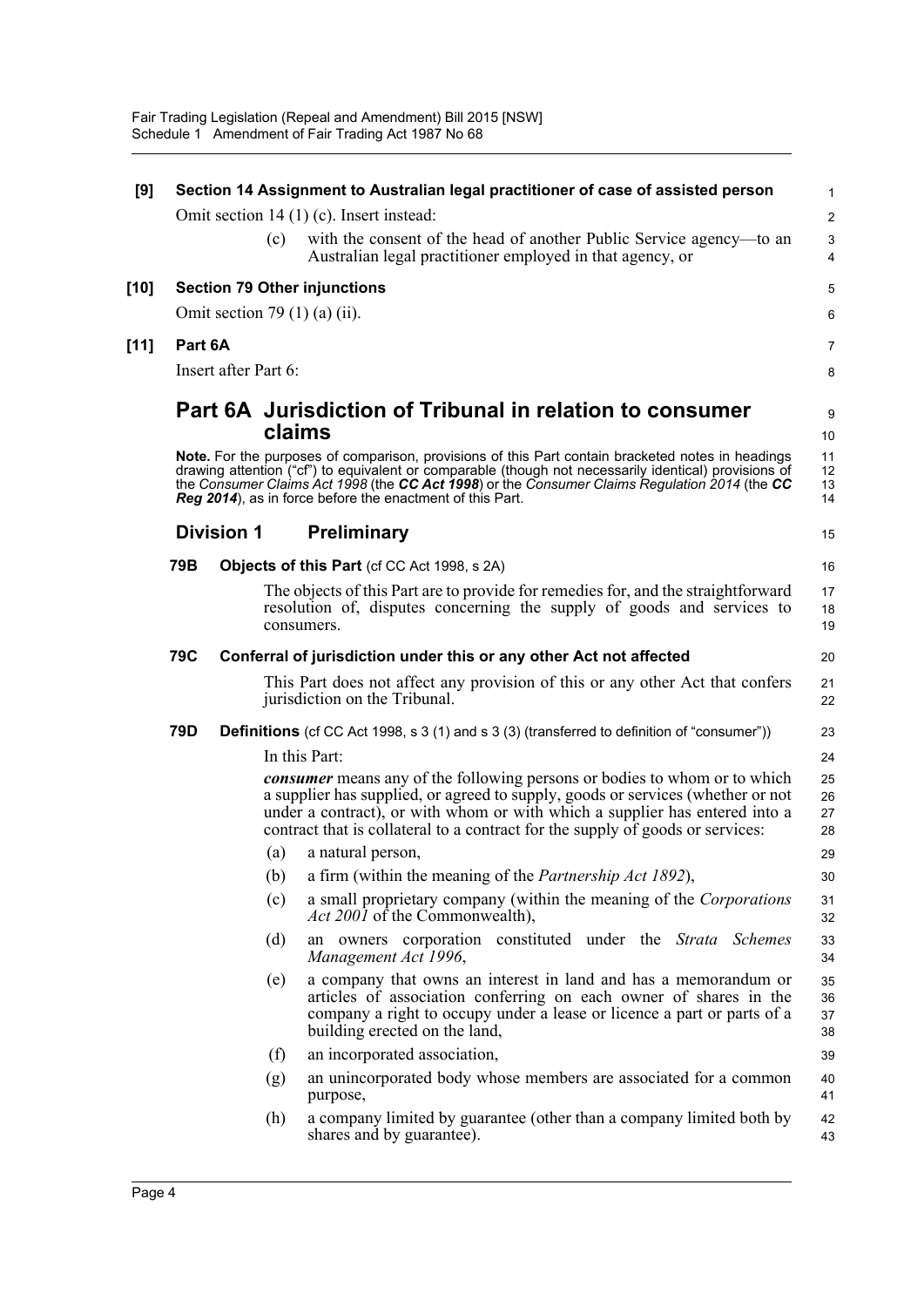|     |     |     | <i>consumer claim—see section 79E.</i>                                                                                                                                                                                                                                                                                                                                                             | $\mathbf{1}$               |
|-----|-----|-----|----------------------------------------------------------------------------------------------------------------------------------------------------------------------------------------------------------------------------------------------------------------------------------------------------------------------------------------------------------------------------------------------------|----------------------------|
|     |     |     | <i>goods</i> means any tangible thing that is or may be the subject of trade or<br>commerce, but does not include money or an interest in land.                                                                                                                                                                                                                                                    | $\overline{c}$<br>3        |
|     |     |     | services—see section 79F.                                                                                                                                                                                                                                                                                                                                                                          | $\overline{4}$             |
|     |     |     | <i>supplier</i> means a person who, in the course of carrying on (or purporting to<br>carry on) a business, supplies goods or services.                                                                                                                                                                                                                                                            | 5<br>$\,6\,$               |
|     |     |     | <i>supply</i> —see section 79G.                                                                                                                                                                                                                                                                                                                                                                    | $\overline{7}$             |
| 79E |     |     | Meaning of "consumer claim" (cf CC Act 1998, s 3A)                                                                                                                                                                                                                                                                                                                                                 | 8                          |
|     | (1) |     | For the purposes of this Part, a <i>consumer claim</i> means a claim by a consumer,<br>for one or more of the following remedies, that arises from a supply of goods<br>or services by a supplier to the consumer (whether or not under a contract) or<br>that arises under a contract that is collateral to a contract for the supply of<br>goods or services:                                    | 9<br>10<br>11<br>12<br>13  |
|     |     | (a) | the payment of a specified sum of money,                                                                                                                                                                                                                                                                                                                                                           | 14                         |
|     |     | (b) | the supply of specified services,                                                                                                                                                                                                                                                                                                                                                                  | 15                         |
|     |     | (c) | relief from payment of a specified sum of money,                                                                                                                                                                                                                                                                                                                                                   | 16                         |
|     |     | (d) | the delivery, return or replacement of specified goods or goods of a<br>specified description.                                                                                                                                                                                                                                                                                                     | 17<br>18                   |
|     | (2) |     | For the avoidance of doubt, a reference in this Part to a consumer claim<br>includes a reference to a claim by a consumer against a supplier (for example,<br>a manufacturer or wholesaler) who is not the direct supplier of goods or<br>services to the consumer if the claim arises from or in connection with the<br>supply of those goods or services by the direct supplier to the consumer. | 19<br>20<br>21<br>22<br>23 |
| 79F |     |     | <b>Meaning of "services"</b> (cf CC Act 1998, s 3 (1), definition of "services")                                                                                                                                                                                                                                                                                                                   | 24                         |
|     | (1) |     | For the purposes of this Part, a reference to services is a reference to any of the<br>following:                                                                                                                                                                                                                                                                                                  | 25<br>26                   |
|     |     | (a) | the performance of work (including work of a professional nature),<br>whether with or without the supply of goods,                                                                                                                                                                                                                                                                                 | 27<br>28                   |
|     |     | (b) | the provision of gas or electricity or the provision of any other form of<br>energy,                                                                                                                                                                                                                                                                                                               | 29<br>30                   |
|     |     | (c) | the provision, or the making available for use, of facilities for<br>amusement, entertainment, recreation or instruction,                                                                                                                                                                                                                                                                          | 31<br>32                   |
|     |     | (d) | the letting of premises for vacation or recreational purposes,                                                                                                                                                                                                                                                                                                                                     | 33                         |
|     |     | (e) | the conferring of rights, benefits or privileges for which remuneration is<br>payable in the form of a royalty, tribute, levy or similar exaction,                                                                                                                                                                                                                                                 | 34<br>35                   |
|     |     | (f) | the provision of insurance cover,                                                                                                                                                                                                                                                                                                                                                                  | 36                         |
|     |     | (g) | the rights or benefits provided, granted or conferred under a contract<br>between a banker and a customer of the banker entered into in the course<br>of the carrying on by the banker of the business of banking,                                                                                                                                                                                 | 37<br>38<br>39             |
|     |     | (h) | the provision of credit,                                                                                                                                                                                                                                                                                                                                                                           | 40                         |
|     |     | (i) | any other rights (including rights in relation to, and interests in,<br>property), benefits, privileges or facilities that are, or are to be,<br>provided, granted or conferred in trade or commerce.                                                                                                                                                                                              | 41<br>42<br>43             |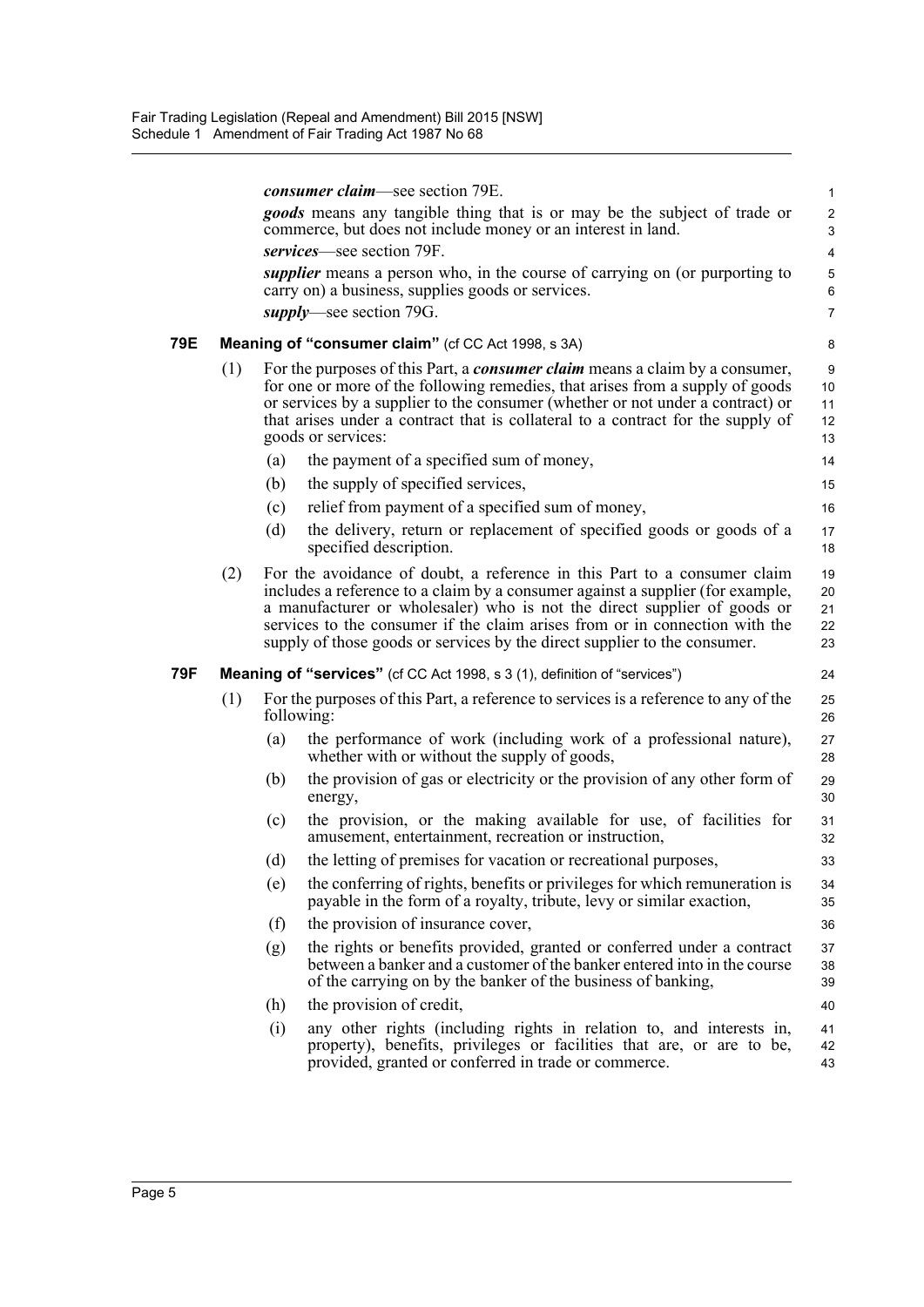|            | (2)               |           | However, a reference in this Part to services does not include a reference to<br>any of the following:                                                                                                              | $\mathbf{1}$<br>$\overline{c}$ |
|------------|-------------------|-----------|---------------------------------------------------------------------------------------------------------------------------------------------------------------------------------------------------------------------|--------------------------------|
|            |                   | (a)       | the supply of goods or the performance of work under a contract of<br>employment,                                                                                                                                   | $\ensuremath{\mathsf{3}}$<br>4 |
|            |                   | (b)       | rights or benefits provided, granted or conferred under a service<br>contract (within the meaning of the <i>Retirement Villages Act 1999</i> ),                                                                     | 5<br>6                         |
|            |                   | (c)       | the provision of assurance cover in respect of a person's life.                                                                                                                                                     | $\overline{7}$                 |
| <b>79G</b> |                   |           | <b>Meaning of "supply"</b> (cf CC Act 1998, s 3 (1) (definition of "supply") and s 3 (2))                                                                                                                           | 8                              |
|            | (1)               |           | For the purposes of this Part, a reference to the supply of goods includes a<br>reference to any of the following:                                                                                                  | 9<br>10                        |
|            |                   | (a)       | supplying goods by way of sale, exchange, lease, hire or hire-purchase,                                                                                                                                             | 11                             |
|            |                   | (b)       | resupplying goods,                                                                                                                                                                                                  | 12                             |
|            |                   | (c)       | agreeing to supply goods,                                                                                                                                                                                           | 13                             |
|            |                   | (d)       | supplying goods together with services.                                                                                                                                                                             | 14                             |
|            | (2)               |           | For the purposes of this Part, a reference to the supply of services includes a<br>reference to any of the following:                                                                                               | 15<br>16                       |
|            |                   | (a)       | providing, granting or rendering services for valuable consideration,                                                                                                                                               | 17                             |
|            |                   | (b)       | agreeing to supply services,                                                                                                                                                                                        | 18                             |
|            |                   | (c)       | supplying services together with goods.                                                                                                                                                                             | 19                             |
| 79H        |                   |           | <b>Persons presumed to be consumers (cf CC Act 1998, s 4)</b>                                                                                                                                                       | 20                             |
|            |                   |           | For the purposes of this Part:                                                                                                                                                                                      | 21                             |
|            |                   | (a)       | a person or body claiming to be a consumer is to be presumed to be a<br>consumer until the contrary is proved, and                                                                                                  | 22<br>23                       |
|            |                   | (b)       | in any legal proceedings (including proceedings before the Tribunal),<br>the onus of proving that a person or body claiming to be a consumer is<br>not a consumer is on the party who seeks to establish that fact. | 24<br>25<br>26                 |
|            | <b>Division 2</b> |           | Application to and jurisdiction of Tribunal                                                                                                                                                                         | 27                             |
| 791        |                   |           | <b>Consumer may apply to Tribunal (cf CC Act 1998, s 6)</b>                                                                                                                                                         | 28                             |
|            |                   | claim.    | Any consumer may apply to the Tribunal for determination of a consumer                                                                                                                                              | 29<br>30                       |
| 79J        |                   |           | <b>General statement of jurisdiction</b> (cf CC Act 1998, s 7 (1))                                                                                                                                                  | 31                             |
|            |                   | Division. | The Tribunal has jurisdiction, except as otherwise provided by this Division,<br>to hear and determine a consumer claim the subject of an application under this                                                    | 32<br>33<br>34                 |
| 79K        |                   |           | Supply or agreement made, or supply intended to be made, in New South<br><b>Wales</b> (cf CC Act 1998, s 7 (2) and (3))                                                                                             | 35<br>36                       |
|            | (1)               |           | The Tribunal has jurisdiction to hear and determine a consumer claim only if:                                                                                                                                       | 37                             |
|            |                   | (a)       | the goods or services to which the claim relates were supplied in New<br>South Wales, or                                                                                                                            | 38<br>39                       |
|            |                   | (b)       | a contract or other agreement to which the claim relates contemplated<br>that the goods or services would be supplied in New South Wales<br>(whether or not they were so supplied), or                              | 40<br>41<br>42                 |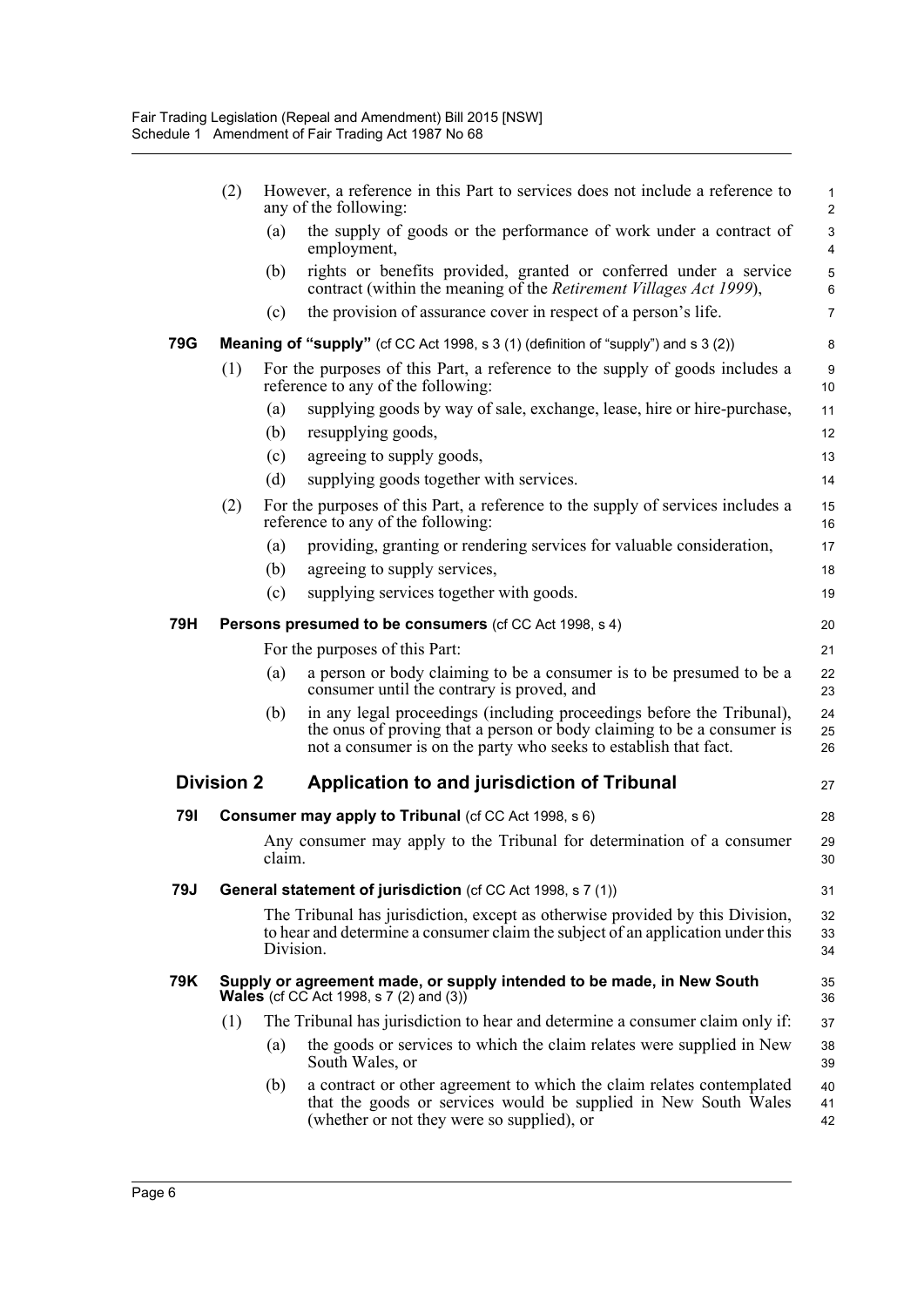|     |                   | (c)       | a contract or other agreement to which the claim relates was made in<br>New South Wales (whether or not the goods or services were supplied<br>in New South Wales).                                                                                                                                                                                | $\mathbf{1}$<br>$\overline{2}$<br>$\mathfrak{S}$ |
|-----|-------------------|-----------|----------------------------------------------------------------------------------------------------------------------------------------------------------------------------------------------------------------------------------------------------------------------------------------------------------------------------------------------------|--------------------------------------------------|
|     | (2)               |           | The Tribunal has such jurisdiction whether or not:                                                                                                                                                                                                                                                                                                 | $\overline{4}$                                   |
|     |                   | (a)       | a contract or other agreement to which the claim relates confers<br>jurisdiction on any other court or tribunal (whether in New South Wales<br>or elsewhere), or                                                                                                                                                                                   | 5<br>6<br>$\overline{7}$                         |
|     |                   | (b)       | the rules of private international law require a law other than the law of<br>New South Wales to be applied to the hearing or determination of the<br>claim.                                                                                                                                                                                       | 8<br>9<br>10                                     |
| 79L |                   |           | Limitation periods (cf CC Act 1998, s 7 (4) and (4A))                                                                                                                                                                                                                                                                                              | 11                                               |
|     | (1)               |           | The Tribunal does not have jurisdiction to hear and determine a consumer<br>claim if any of the following apply:                                                                                                                                                                                                                                   | 12<br>13                                         |
|     |                   | (a)       | the cause of action giving rise to the claim first accrued more than<br>3 years before the date on which the claim is lodged,                                                                                                                                                                                                                      | 14<br>15                                         |
|     |                   | (b)       | the goods or services to which the claim relates were supplied (or, if<br>made in instalments, were last supplied) to the claimant more than<br>10 years before the date on which the claim is lodged.                                                                                                                                             | 16<br>17<br>18                                   |
|     | (2)               | Act 1969. | Nothing in this section affects any period of limitation under the <i>Limitation</i>                                                                                                                                                                                                                                                               | 19<br>20                                         |
| 79M |                   |           | Claim relating to solicitor's or barrister's costs (cf CC Act 1998, s 7 (5))                                                                                                                                                                                                                                                                       | 21                                               |
|     |                   |           | A matter arising in relation to the fairness or reasonableness of the costs<br>charged by a barrister or solicitor for an item of business transacted by the<br>barrister or solicitor is not within the jurisdiction of the Tribunal if the costs<br>can be the subject of a costs assessment under Part 3.2 of the Legal Profession<br>Act 2004. | 22<br>23<br>24<br>25                             |
|     |                   |           |                                                                                                                                                                                                                                                                                                                                                    | 26                                               |
|     | <b>Division 3</b> |           | <b>Orders of Tribunal</b>                                                                                                                                                                                                                                                                                                                          | 27                                               |
| 79N |                   |           | <b>Orders in favour of claimant</b> (cf CC Act 1998, s 8 (1))                                                                                                                                                                                                                                                                                      | 28                                               |
|     |                   |           | In determining a consumer claim wholly or partly in favour of a claimant, the<br>Tribunal may, subject to this Division, make any one or more of the following<br>orders that it considers appropriate:                                                                                                                                            | 29<br>30<br>31                                   |
|     |                   | (a)       | an order that requires a respondent to pay to the claimant a specified<br>amount of money,                                                                                                                                                                                                                                                         | 32<br>33                                         |
|     |                   | (b)       | an order that requires a respondent to perform specified work in order<br>to rectify a defect in goods or services to which the claim relates,                                                                                                                                                                                                     | 34<br>35                                         |
|     |                   | (c)       | an order that requires a respondent to supply to the claimant specified<br>services other than work,                                                                                                                                                                                                                                               | 36<br>37                                         |
|     |                   | (d)       | in the case of a claim for relief from payment of money—an order<br>declaring that a specified amount of money is not due or owing by the<br>claimant to a respondent,                                                                                                                                                                             | 38<br>39<br>40                                   |
|     |                   | (e)       | an order that requires a respondent to deliver to the claimant goods of a<br>specified description,                                                                                                                                                                                                                                                | 41<br>42                                         |
|     |                   | (f)       | an order that requires a respondent to return to the claimant specified<br>goods which are in the possession or under the control of that<br>respondent, whether the property in the goods has passed or not,                                                                                                                                      | 43<br>44<br>45                                   |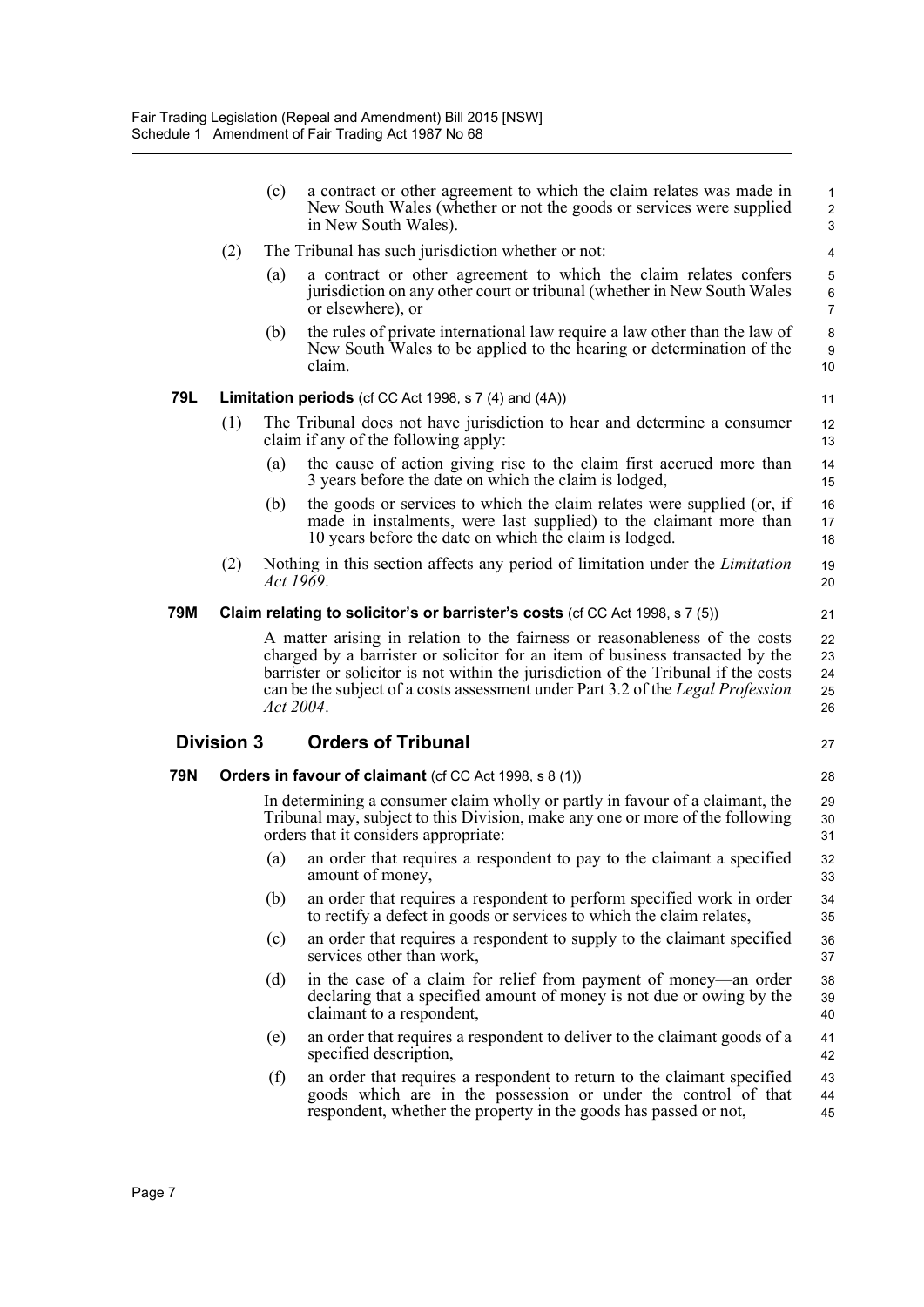|     |            | (g)    | an order that requires a respondent to replace goods to which the claim<br>relates,                                                                                                                                                                                                                                | $\mathbf{1}$<br>2          |
|-----|------------|--------|--------------------------------------------------------------------------------------------------------------------------------------------------------------------------------------------------------------------------------------------------------------------------------------------------------------------|----------------------------|
|     |            | (h)    | an order that requires a respondent to refund all or part of the purchase<br>price of specified goods that are in the possession (or under the control)<br>of the claimant and the claimant to return all or part of those goods to<br>the respondent (whether the property in the goods has passed or not).       | 3<br>4<br>5<br>6           |
| 790 |            |        | Orders in favour of respondent (cf CC Act 1998, s 8 (2))                                                                                                                                                                                                                                                           | $\overline{7}$             |
|     |            |        | In determining a consumer claim wholly or partly in favour of a respondent to<br>the claim, the Tribunal may make any one or more of the following orders that<br>it considers appropriate:                                                                                                                        | 8<br>9<br>10               |
|     |            | (a)    | an order dismissing the claim or a part of the claim,                                                                                                                                                                                                                                                              | 11                         |
|     |            | (b)    | an order that requires the claimant to pay to the respondent a specified<br>amount of money,                                                                                                                                                                                                                       | 12<br>13                   |
|     |            | (c)    | an order that requires the claimant to return to the respondent specified<br>goods which are in the possession or under the control of the claimant,<br>whether the property in the goods has passed or not.                                                                                                       | 14<br>15<br>16             |
| 79P |            |        | <b>Orders where more than one respondent</b> (cf CC Act 1998, s 8 (2A))                                                                                                                                                                                                                                            | 17                         |
|     |            |        | Without limiting section 79N or 79O, in determining a consumer claim in<br>which there is more than one respondent, the Tribunal may make any one or<br>more of the following orders that it considers appropriate:                                                                                                | 18<br>19<br>20             |
|     |            | (a)    | an order that requires a respondent to pay to another respondent a<br>specified amount of money,                                                                                                                                                                                                                   | 21<br>22                   |
|     |            | (b)    | an order that requires a respondent to supply to another respondent<br>specified services other than work,                                                                                                                                                                                                         | 23<br>24                   |
|     |            | (c)    | an order that requires a respondent to deliver to another respondent<br>goods of a specified description,                                                                                                                                                                                                          | 25<br>26                   |
|     |            | (d)    | an order that requires a respondent <i>(the first respondent)</i> to return to<br>another respondent specified goods that are in the possession or under<br>the control of the first respondent, whether the property in the goods has<br>passed or not.                                                           | 27<br>28<br>29<br>30       |
| 79Q | s 8(3)–(5) |        | Other matters relating to orders under section 79N, 79O or 79P (cf CC Act 1998,                                                                                                                                                                                                                                    | 31<br>32                   |
|     | (1)        | taken. | In making an order under section 79N, 79O or 79P requiring a party to a<br>consumer claim to pay a specified amount of money or to take any other<br>specified action, the Tribunal must, unless it has good reason to the contrary,<br>specify a period within which the money must be paid or the action must be | 33<br>34<br>35<br>36<br>37 |
|     | (2)        |        | The Tribunal may not make any of the orders referred to in this section unless<br>the claimant's case has been presented to the Tribunal (whether or not in<br>person) following the making of the relevant application under section 79I.                                                                         | 38<br>39<br>40             |
|     | (3)        | 2013.  | Nothing in subsection (2) prevents the Tribunal from dismissing or adjourning<br>proceedings under section 55 of the Civil and Administrative Tribunal Act                                                                                                                                                         | 41<br>42<br>43             |
| 79R |            |        | Interim and ancillary orders (cf CC Act 1998, s 10)                                                                                                                                                                                                                                                                | 44                         |
|     | (1)        |        | In the course of hearing a consumer claim, the Tribunal may make any interim<br>order that appears to the Tribunal desirable to be made pending final<br>determination of the claim.                                                                                                                               | 45<br>46<br>47             |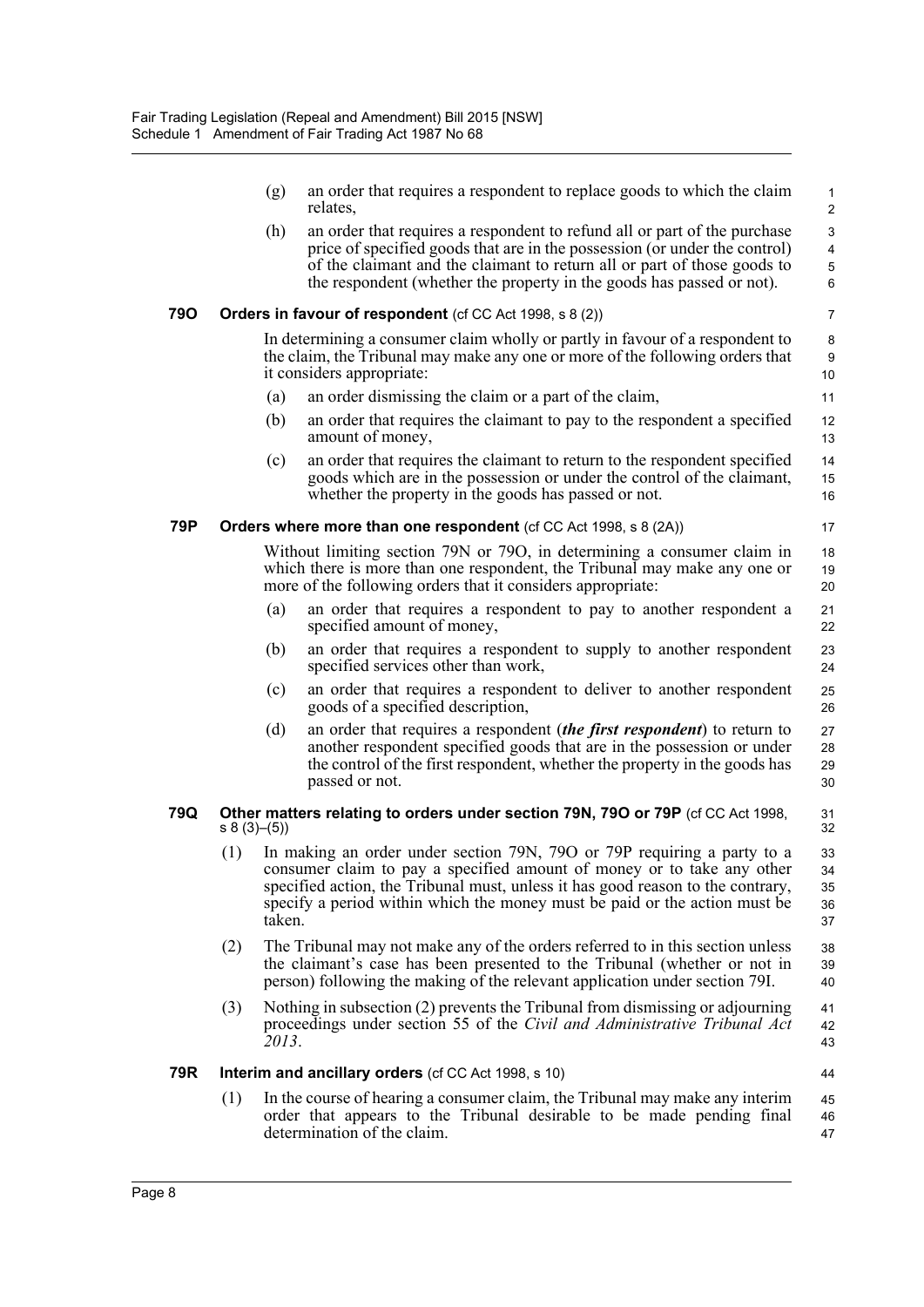|     | (2) |                    | When making an order for the determination of a consumer claim, the Tribunal<br>may make such ancillary orders as it considers necessary for the purpose of<br>enabling the order to have full effect.                                                                                                                 | $\mathbf{1}$<br>$\overline{c}$<br>3          |
|-----|-----|--------------------|------------------------------------------------------------------------------------------------------------------------------------------------------------------------------------------------------------------------------------------------------------------------------------------------------------------------|----------------------------------------------|
| 79S |     | CC Reg 2014, cl 4) | Monetary limit on Tribunal's jurisdiction to make orders (cf CC Act 1998, s 14 and                                                                                                                                                                                                                                     | 4<br>5                                       |
|     | (1) |                    | The Tribunal has no jurisdiction to make, in respect of a particular consumer<br>claim, an order or orders in favour of the claimant (or, where there are two or<br>more claimants, in favour of those claimants) if the relevant total under or<br>because of the order or orders would exceed the prescribed amount. | 6<br>$\overline{7}$<br>8<br>$\boldsymbol{9}$ |
|     | (2) |                    | For the purposes of subsection $(1)$ , the <i>relevant total</i> is the total of:                                                                                                                                                                                                                                      | 10                                           |
|     |     | (a)                | the amount or amounts (if any) of money to be paid, and                                                                                                                                                                                                                                                                | 11                                           |
|     |     | (b)                | the value or values (if any) of the work to be performed, or the services<br>to be supplied, and                                                                                                                                                                                                                       | 12<br>13                                     |
|     |     | (c)                | the amount or amounts (if any) of money to be declared not to be due or<br>owing, and                                                                                                                                                                                                                                  | 14<br>15                                     |
|     |     | (d)                | the value or values of goods (if any) to be delivered or replaced.                                                                                                                                                                                                                                                     | 16                                           |
|     | (3) |                    | The Tribunal has no jurisdiction to make in respect of a particular consumer<br>claim an order or orders referred to in section 790 if the amount or the total of<br>the amounts (if any) to be paid under or because of the order or orders would<br>exceed the prescribed amount.                                    | 17<br>18<br>19<br>20                         |
|     | (4) |                    | The Tribunal has no jurisdiction to make in respect of a particular consumer<br>claim an order or orders under section 79P if the relevant total under or<br>because of the order or orders would exceed the prescribed amount.                                                                                        | 21<br>22<br>23                               |
|     | (5) |                    | For the purposes of subsection $(4)$ , the <i>relevant total</i> is the total of:                                                                                                                                                                                                                                      | 24                                           |
|     |     | (a)                | the amount or amounts (if any) of money to be paid, and                                                                                                                                                                                                                                                                | 25                                           |
|     |     | (b)                | the value or values (if any) of the services to be supplied, and                                                                                                                                                                                                                                                       | 26                                           |
|     |     | (c)                | the value or values of goods (if any) to be delivered.                                                                                                                                                                                                                                                                 | 27                                           |
|     | (6) |                    | Subsections $(1)$ , $(3)$ and $(4)$ do not apply in relation to a consumer claim:                                                                                                                                                                                                                                      | 28                                           |
|     |     | (a)                | arising from the supply of a new motor vehicle that is used substantially<br>for private purposes within the meaning of the <i>Motor Vehicles Taxation</i><br>Act 1988, or                                                                                                                                             | 29<br>30<br>31                               |
|     |     | (b)                | relating to commission fees charged by agents licensed under the<br>Property, Stock and Business Agents Act 2002.                                                                                                                                                                                                      | 32<br>33                                     |
|     | (7) |                    | In this section:                                                                                                                                                                                                                                                                                                       | 34                                           |
|     |     |                    | <i>new motor vehicle</i> means a motor vehicle that is not a second-hand motor<br>vehicle within the meaning of the <i>Motor Dealers and Repairers Act 2013</i> .                                                                                                                                                      | 35<br>36                                     |
|     |     |                    | <i>prescribed amount</i> means \$40,000 or such other amount as is prescribed for<br>the purposes of this section.                                                                                                                                                                                                     | 37<br>38                                     |
| 79T |     |                    | <b>Suspension of orders (cf CC Act 1998, s 11)</b>                                                                                                                                                                                                                                                                     | 39                                           |
|     | (1) |                    | If the Tribunal has made an order under this Division that has not yet ceased<br>to have effect, the Tribunal may (on the application of the person against<br>whom or in whose favour the order was made or of its own motion) suspend<br>the operation of the order by making a suspension order.                    | 40<br>41<br>42<br>43                         |
|     | (2) |                    | The Tribunal may make a suspension order for such reasons and for such<br>period, or until the happening of such event or the fulfilment of such<br>conditions, as the Tribunal specifies in the suspension order.                                                                                                     | 44<br>45<br>46                               |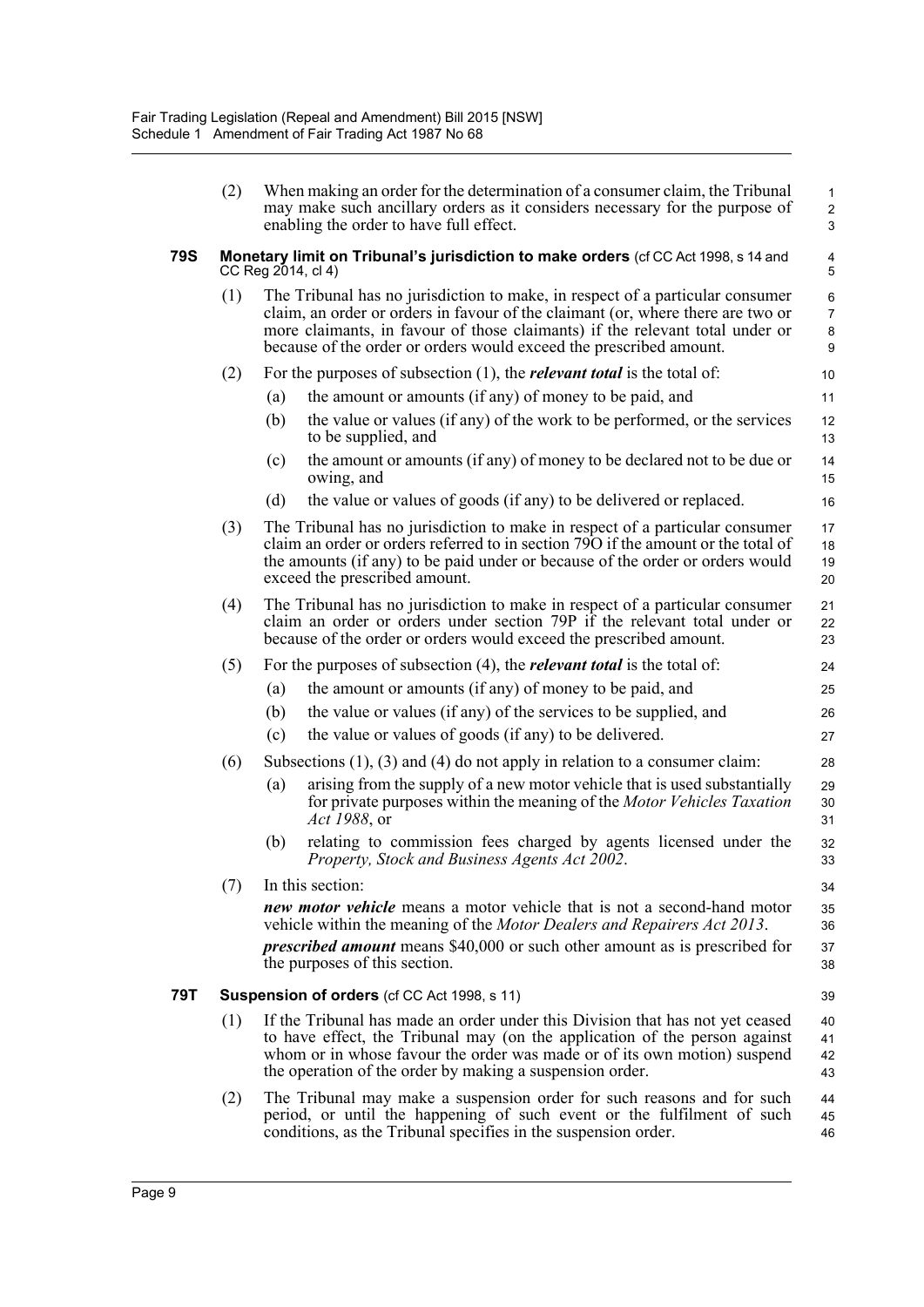(3) Nothing in this section limits the operation of section 43 (2) of the *Interpretation Act 1987*.

1 2

42 43

#### **79U Matters to be considered by Tribunal when making orders** (cf CC Act 1998, s 13)

- (1) When making any orders under this Division, the Tribunal must be satisfied that the orders will be fair and equitable to all the parties to the claim.
- (2) Without limiting subsection (1), when determining whether or not to make an order under this Division, the Tribunal is to take the following factors into consideration if they are material to the particular circumstances of the case:
	- (a) whether or not there was any material inequality in bargaining power between the parties to the claim,
	- (b) whether or not any party to the claim was not reasonably able to protect the party's interest because of the age or physical or mental capacity of that party,
	- (c) whether or not any person who represented any of the parties to the claim was not reasonably able to protect the interests of the party represented because of the age or physical or mental capacity of that person,
	- (d) the relative economic circumstances, educational background and literacy of the parties to the claim and of any person who represented any of those parties,
	- (e) whether or not and when independent legal or other expert advice was obtained by the claimant,
	- (f) whether any undue influence, unfair pressure or unfair tactic was exerted on or used against the claimant:
		- (i) by any other party to the claim, or
		- (ii) by any person acting or appearing or purporting to act on behalf of any other party to the claim, or
		- (iii) by any person to the knowledge of any other party to the claim or of any person acting or appearing or purporting to act on behalf of any other party to the claim,
	- (g) the conduct of the parties to the claim in relation to similar transactions to which any of them has been a party,
	- (h) where the subject of the claim is a contract for the supply of goods or services or a contract collateral to such a contract:
		- (i) whether or not before or at the time when the contract was made its provisions were the subject of negotiation, and
		- (ii) whether or not it was reasonably practicable for the claimant to negotiate for the alteration of the contract or to reject any of its provisions, and
		- (iii) whether or not any provisions of the contract impose conditions that are unreasonably difficult to comply with or not reasonably necessary for the protection of the legitimate interests of any party to the claim, and 41
		- (iv) if the contract is wholly or partly in writing, the physical form of the contract and the intelligibility of the language in which it is expressed, and 44 45 46
		- $(v)$  the extent (if any) to which the provisions of the contract and their legal effect were accurately explained by any person to the 47 48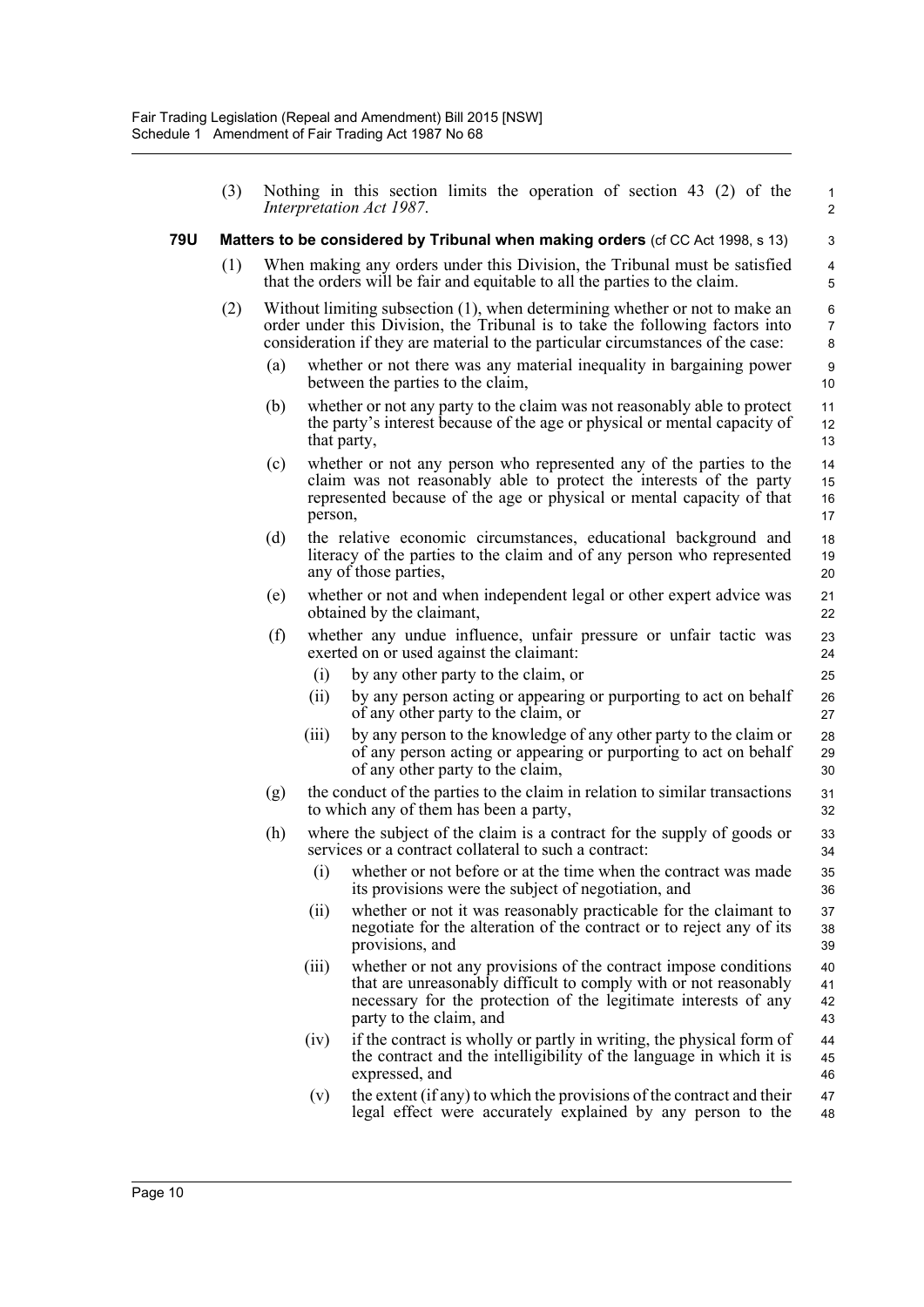claimant and whether or not the claimant understood the provisions and their effect, and (vi) the commercial or other setting, purpose and effect of the contract. (3) Without limiting subsection (1), when determining whether or not to make an order or orders under section 79N, 79O or 79P, it is appropriate for the Tribunal to consider (if relevant to the particular circumstances of the case): (a) any code of practice prescribed under this Act, and (b) if the Secretary has brought to the attention of the Tribunal any other code of practice (whether or not prescribed by or under any other Act) that code of practice. **79V Joint liability** (cf CC Act 1998, s 12) Section 95 of the *Civil Procedure Act 2005* applies to and in respect of an order of the Tribunal under this Division as if such an order were a judgment of the Supreme Court. **Division 4 Miscellaneous 79W Certain matters to be reported to President of Tribunal or to Minister** (cf CC Act 1998, s 15) (1) Members of the Tribunal may give a written report to the President of the Tribunal concerning: (a) any matter that arises out of the hearing or determination of a consumer claim by the Tribunal (constituted by those members) that they consider to be of importance as regards the relationship of consumer and supplier, or (b) any matter that, in their opinion, is relevant to the administration of this Part and should be brought to the attention of the President of the Tribunal. (2) The President of the Tribunal may give a written report to the Minister concerning: (a) any matter that arises out of the hearing or determination of a consumer claim by the Tribunal (constituted by the President) that the President considers to be of importance as regards the relationship of consumer and supplier, or (b) any matter that, in the opinion of the President, is relevant to the administration of this Part and should be brought to the attention of the Minister, or (c) any matter reported to the President by any member of the Tribunal in accordance with subsection (1) and that the President considers should be brought to the attention of the Minister. (3) If, in the course of, or as a result of, the hearing of a consumer claim by the Tribunal, it appears to the Tribunal that a supplier has, in the course of the supplier's dealings with the claimant, engaged in conduct that should be brought to the attention of the Secretary, the Tribunal may give a written report 1 2 3 4 5 6 7 8  $\alpha$ 10 11 12 13 14 15 16 17 18 19 20 21 22 23 24 25 26 27 28 29 30 31 32 33 34 35 36 37 38 39 40 41 42 43

44

to the Secretary concerning that conduct.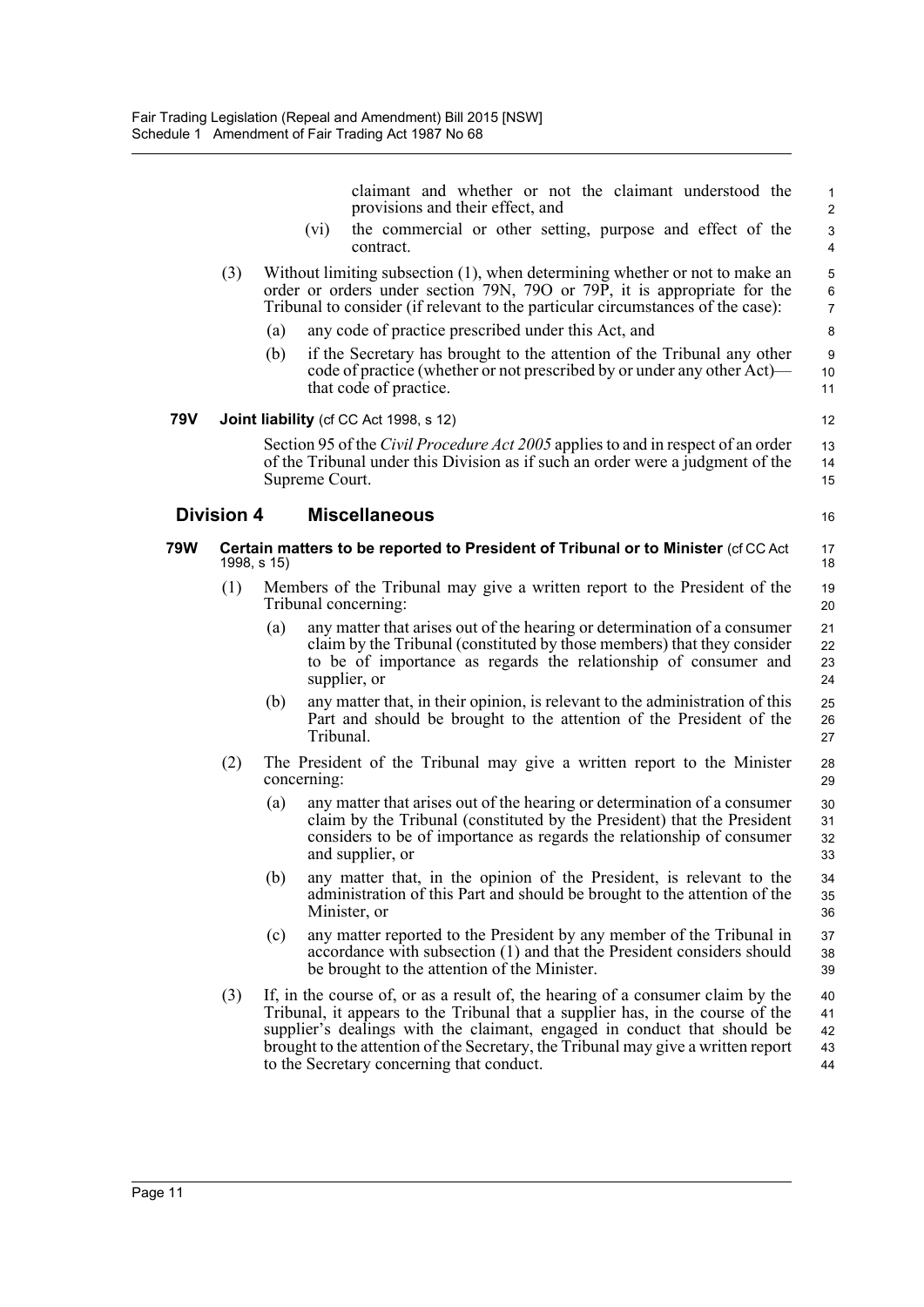|        |     | (4) | The Secretary may give a copy of any report relating to a supplier that is given<br>to the Secretary under this section (or any information contained in the report)<br>to:                                                                                                                                                                                                                                                                                    | 1<br>$\overline{2}$<br>$\mathsf 3$            |
|--------|-----|-----|----------------------------------------------------------------------------------------------------------------------------------------------------------------------------------------------------------------------------------------------------------------------------------------------------------------------------------------------------------------------------------------------------------------------------------------------------------------|-----------------------------------------------|
|        |     |     | (a)<br>any authority responsible for the administration of a law that appears to<br>the Secretary to require the supplier (as a supplier of goods or services)<br>to be the holder of a licence, certificate of registration, practising<br>certificate, permit or other authority, or                                                                                                                                                                         | 4<br>$\mathbf 5$<br>$\,6\,$<br>$\overline{7}$ |
|        |     |     | (b)<br>any trade organisation comprising persons (or mostly persons) who<br>supply goods or services of the kind supplied by the supplier, but only<br>if it appears to the Secretary that the supplier is a member of that<br>organisation.                                                                                                                                                                                                                   | 8<br>$\boldsymbol{9}$<br>10<br>11             |
|        |     | (5) | The Secretary has qualified privilege in proceedings for defamation arising out<br>of a communication made under this section.                                                                                                                                                                                                                                                                                                                                 | 12<br>13                                      |
|        | 79X |     | Power of Secretary to establish and maintain list of unsatisfactory suppliers<br>(cf CC Act 1998, s 16)                                                                                                                                                                                                                                                                                                                                                        | 14<br>15                                      |
|        |     | (1) | The Secretary may establish and maintain for the purposes of this Part a list to<br>be known as the <i>unsatisfactory suppliers list</i> .                                                                                                                                                                                                                                                                                                                     | 16<br>17                                      |
|        |     | (2) | The Secretary may enter in the unsatisfactory suppliers list the name and any<br>other prescribed particulars of:                                                                                                                                                                                                                                                                                                                                              | 18<br>19                                      |
|        |     |     | any supplier who has been the subject of an adverse report made under<br>(a)<br>this Division, or                                                                                                                                                                                                                                                                                                                                                              | 20<br>21                                      |
|        |     |     | (b)<br>any supplier who has failed to comply with the requirements of an order<br>made under this Part within the period specified in the order, or                                                                                                                                                                                                                                                                                                            | 22<br>23                                      |
|        |     |     | any supplier against whom more than the prescribed number of orders<br>(c)<br>has been made under this Part during the period prescribed for the<br>purposes of this paragraph.                                                                                                                                                                                                                                                                                | 24<br>25<br>26                                |
|        |     | (3) | The Secretary must not enter the name and other particulars of a supplier in the<br>unsatisfactory suppliers list unless the supplier has first been given an<br>opportunity to show cause as to why the name and particulars of the supplier<br>should not be entered in the list and, having been given such an opportunity,<br>has not shown cause within such period (not less than 7 days after the<br>opportunity was given) as the Secretary may allow. | 27<br>28<br>29<br>30<br>31<br>32              |
|        |     | (4) | The Secretary must remove the name and other prescribed particulars of a<br>supplier from the unsatisfactory suppliers list at the end of the period<br>prescribed for the purposes of this subsection, on the happening of a prescribed<br>event or on fulfilment of prescribed conditions.                                                                                                                                                                   | 33<br>34<br>35<br>36                          |
|        |     | (5) | The Secretary may publish in such manner as the Secretary thinks fit a copy of<br>the unsatisfactory suppliers list or of any particulars currently entered in the<br>list.                                                                                                                                                                                                                                                                                    | 37<br>38<br>39                                |
|        |     | (6) | The Secretary has qualified privilege in proceedings for defamation arising out<br>of a publication made in accordance with subsection (5).                                                                                                                                                                                                                                                                                                                    | 40<br>41                                      |
| $[12]$ |     |     | <b>Section 79B NSW Consumer Law Fund</b>                                                                                                                                                                                                                                                                                                                                                                                                                       | 42                                            |
|        |     |     | Renumber the section as section 79Y.                                                                                                                                                                                                                                                                                                                                                                                                                           | 43                                            |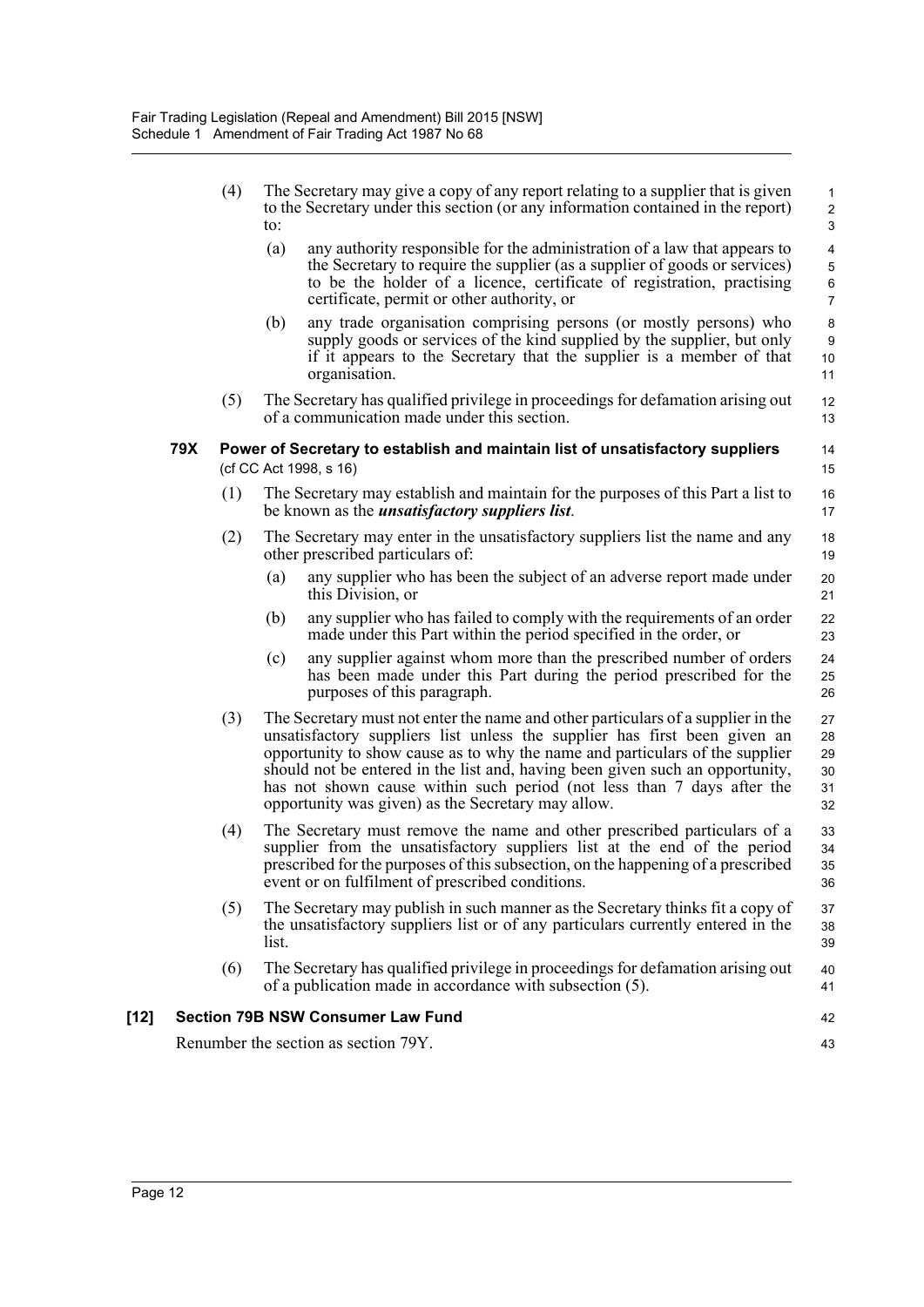| $[13]$ |        |                   | <b>Section 82 Certificate of analyst</b>                                                                                                                                     | 1                        |
|--------|--------|-------------------|------------------------------------------------------------------------------------------------------------------------------------------------------------------------------|--------------------------|
|        |        |                   | Omit section 82 (2). Insert instead:                                                                                                                                         | $\overline{c}$           |
|        |        | (2)               | In this section:                                                                                                                                                             | 3                        |
|        |        |                   | <i>prescribed authority means:</i>                                                                                                                                           | $\overline{\mathcal{A}}$ |
|        |        |                   | a registered laboratory of the National Association of Testing<br>(a)<br>Authorities, or                                                                                     | 5<br>6                   |
|        |        |                   | any other body or person prescribed by the regulations.<br>(b)                                                                                                               | 7                        |
| $[14]$ |        |                   | Section 87 Publication of certain statements prohibited                                                                                                                      | 8                        |
|        |        |                   | Omit "employed by the Department" from section 87 (1) (e).                                                                                                                   | 9                        |
|        |        |                   | Insert instead "employed in the Department".                                                                                                                                 | 10                       |
| $[15]$ |        |                   | Section 87 (1) (e)                                                                                                                                                           | 11                       |
|        |        |                   | Omit "by an organisation". Insert instead "by or in an organisation".                                                                                                        | 12                       |
| $[16]$ |        |                   | <b>Section 92 Regulations</b>                                                                                                                                                | 13                       |
|        |        |                   | Omit "section 79B" from section 92 (1A) (c). Insert instead "section 79Y".                                                                                                   | 14                       |
| $[17]$ |        |                   | Schedule 4A Provisions relating to advisory councils                                                                                                                         | 15                       |
|        |        |                   | Omit "Public Sector Management Act 1988" from clause 8 (1).                                                                                                                  | 16                       |
|        |        |                   | Insert instead "Government Sector Employment Act 2013".                                                                                                                      | 17                       |
| $[18]$ |        |                   | <b>Schedule 5 Savings and transitional provisions</b>                                                                                                                        | 18                       |
|        |        |                   | Insert at the end of clause $1A(1)$ :                                                                                                                                        | 19                       |
|        |        |                   | Fair Trading Legislation (Repeal and Amendment) Act 2015                                                                                                                     | 20                       |
|        |        |                   | any other Act that amends this Act                                                                                                                                           | 21                       |
| $[19]$ |        |                   | Schedule 5, Part 6                                                                                                                                                           | 22                       |
|        |        |                   | Insert after Part 5:                                                                                                                                                         | 23                       |
|        | Part 6 |                   | Provisions consequent on enactment of Fair                                                                                                                                   | 24                       |
|        |        |                   | <b>Trading Legislation (Repeal and Amendment) Act</b><br>2015                                                                                                                | 25<br>26                 |
|        |        |                   |                                                                                                                                                                              |                          |
|        |        | <b>Division 1</b> | Provisions consequent on repeal and re-enactment of<br><b>Consumer Claims Act 1998</b>                                                                                       | 27<br>28                 |
|        | 28     |                   | Definition of "former Act"                                                                                                                                                   | 29                       |
|        |        |                   | In this Division:                                                                                                                                                            | 30                       |
|        |        |                   | former Act means the Consumer Claims Act 1998.                                                                                                                               | 31                       |
|        | 29     |                   | Jurisdiction of Tribunal in relation to pre-existing consumer claims                                                                                                         | 32                       |
|        |        | (1)               | Part 6A of this Act extends to a consumer claim arising before the<br>commencement of that Part (except as provided by subclause $(2)$ ).                                    | 33<br>34                 |
|        |        | (2)               | The former Act continues to apply in relation to a consumer claim the subject<br>of an application made under section 6 of the former Act that is not finally<br>determined. | 35<br>36<br>37           |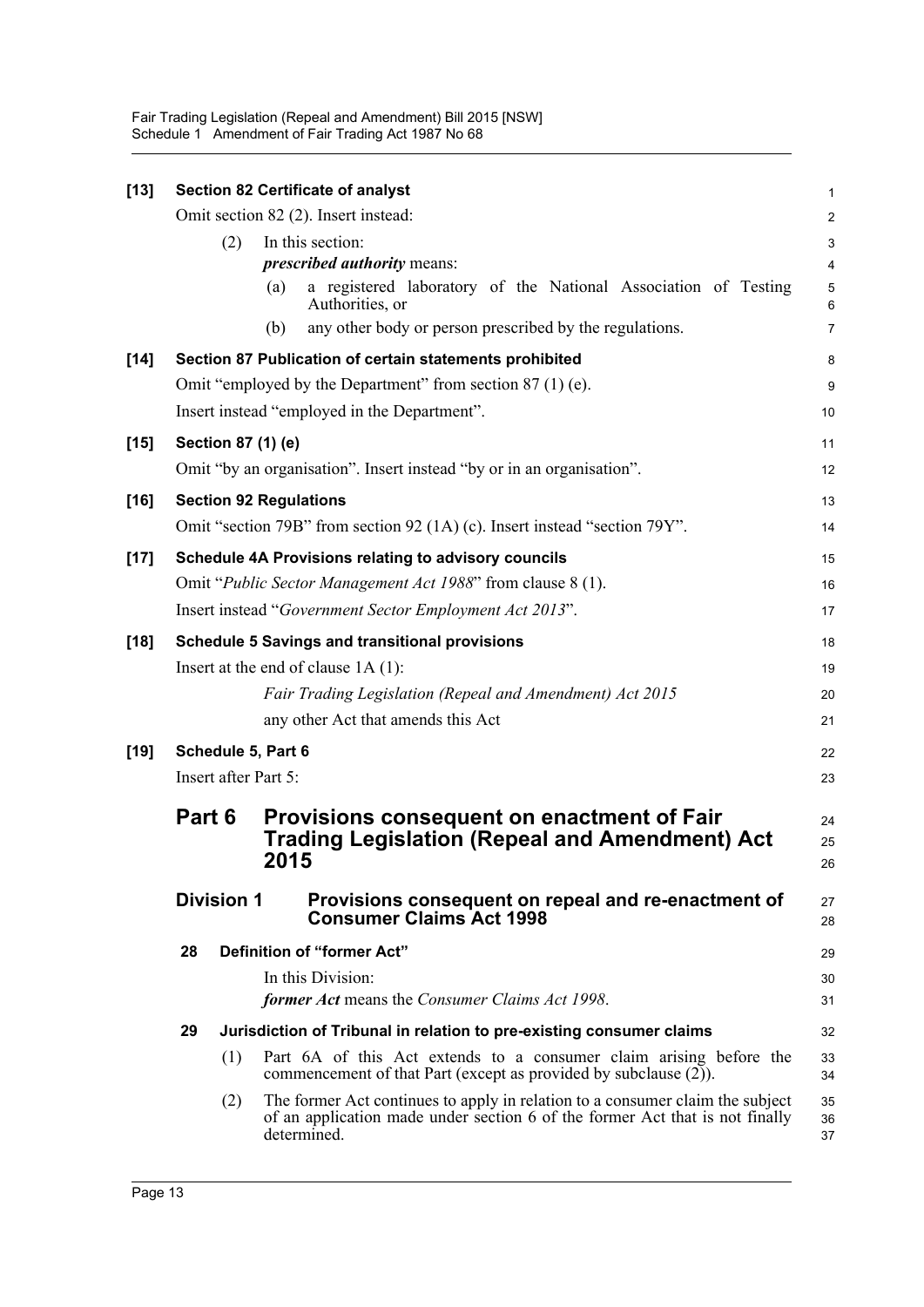| any period for bringing an appeal as of right against a decision in respect<br>(a)<br>of the claim the subject of the application has not expired (ignoring any<br>period that may be available by way of extension of time to appeal), or<br>any appeal against the decision is pending (whether or not it is an appeal<br>(b) | For the purposes of this clause, an application is not finally determined if:<br>$\mathbf 1$ |
|---------------------------------------------------------------------------------------------------------------------------------------------------------------------------------------------------------------------------------------------------------------------------------------------------------------------------------|----------------------------------------------------------------------------------------------|
|                                                                                                                                                                                                                                                                                                                                 | $\overline{c}$<br>3<br>$\overline{4}$                                                        |
| brought as of right).                                                                                                                                                                                                                                                                                                           | 5<br>6                                                                                       |
| <b>Exclusion from definition of "services"</b><br>30                                                                                                                                                                                                                                                                            | $\overline{7}$                                                                               |
| Section 79F $(2)$ (b) does not apply in relation to a consumer claim the subject<br>of an application made under section 6 of the former Act before the<br>commencement of that paragraph.                                                                                                                                      | 8<br>9<br>10                                                                                 |
| 31<br>Matters reported to President of Tribunal or to Minister                                                                                                                                                                                                                                                                  | 11                                                                                           |
| (1)<br>A reference in section 79W to the hearing or determination of a consumer<br>claim includes a reference to the hearing or determination of a consumer claim<br>under the former Act.                                                                                                                                      | 12<br>13<br>14                                                                               |
| A reference in section 79W to a report given to the Secretary under that section<br>(2)<br>includes a reference to a report given to the Secretary under section 15 (3) of<br>the former Act.                                                                                                                                   | 15<br>16<br>17                                                                               |
| 32<br><b>Unsatisfactory suppliers list</b>                                                                                                                                                                                                                                                                                      | 18                                                                                           |
| (1)<br>A list compiled under section 16 of the former Act is taken (as it stood<br>immediately before the repeal of that section) to form part of any list compiled<br>for the purposes of section 79X of this Act.                                                                                                             | 19<br>20<br>21                                                                               |
| A reference in section 79X (2) (a) of this Act to a report made under Division<br>(2)<br>4 of Part 6A includes a reference to a report made under section 15 of the<br>former Act.                                                                                                                                              | 22<br>23<br>24                                                                               |
| (3)<br>A reference in section 79X (2) (b) or (c) of this Act to an order made under<br>Part 6A includes a reference to an order made under the former Act.                                                                                                                                                                      | 25<br>26                                                                                     |
| 33<br>Qualified privilege in proceedings for defamation                                                                                                                                                                                                                                                                         | 27                                                                                           |
| Despite the repeal of the former Act, the Secretary continues, because of the<br>operation of section 30 of the <i>Interpretation Act 1987</i> , to have qualified<br>privilege in proceedings for defamation arising out of:                                                                                                   | 28<br>29<br>30                                                                               |
| a communication made under section 15 of the former Act, or<br>(a)                                                                                                                                                                                                                                                              | 31                                                                                           |
| (b)<br>a publication made in accordance with section $16(5)$ of the former Act.                                                                                                                                                                                                                                                 | 32                                                                                           |
| <b>Division 2</b><br><b>Provisions consequent on repeal of Fitness Services</b><br>(Pre-paid Fees) Act 2000                                                                                                                                                                                                                     | 33<br>34                                                                                     |
|                                                                                                                                                                                                                                                                                                                                 | 35                                                                                           |
| <b>Definitions</b><br>34                                                                                                                                                                                                                                                                                                        | 36                                                                                           |
| In this Division:                                                                                                                                                                                                                                                                                                               | 37                                                                                           |
| <b>former Act</b> means the Fitness Services (Pre-paid Fees) Act 2000, as in force                                                                                                                                                                                                                                              |                                                                                              |
| immediately before the repeal day.<br><i>relevant fitness service agreement</i> means a fitness service agreement entered                                                                                                                                                                                                       | 38<br>39                                                                                     |
| into before the repeal day and in force immediately before that day.<br>repeal day means the day on which the Fitness Services (Pre-paid Fees) Act                                                                                                                                                                              | 40<br>41                                                                                     |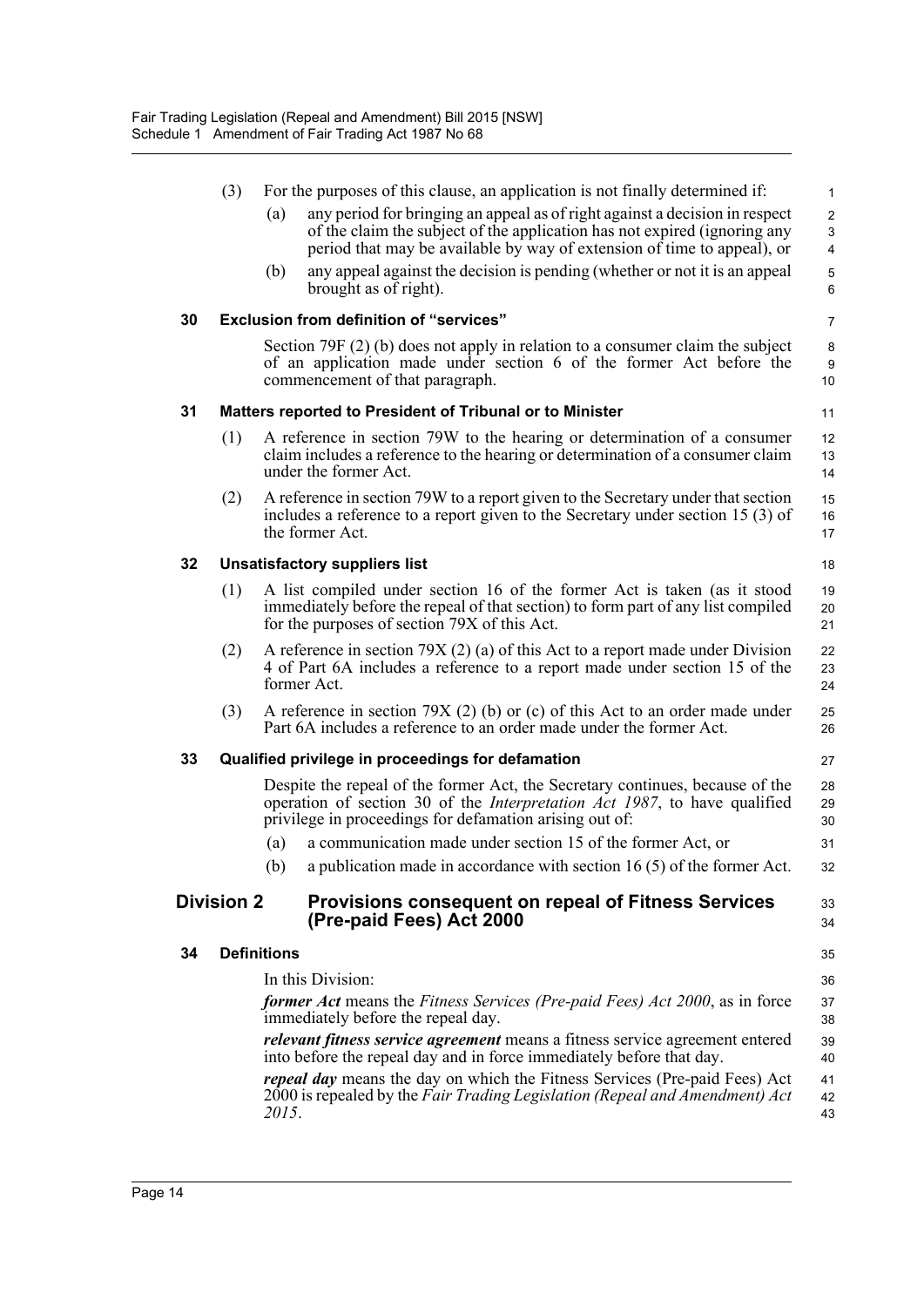| 35 | Refund of pre-paid fee if service not provided within 3 months                                                                                                                                                                                                                                                                                                                                                                                          | $\mathbf{1}$                     |
|----|---------------------------------------------------------------------------------------------------------------------------------------------------------------------------------------------------------------------------------------------------------------------------------------------------------------------------------------------------------------------------------------------------------------------------------------------------------|----------------------------------|
|    | Section 10 $(2)$ and $(5)$ of the former Act continue to apply in relation to a fee<br>accepted before the repeal day in the same way as those provisions would have<br>applied if the former Act had continued in force.                                                                                                                                                                                                                               | $\overline{2}$<br>3<br>4         |
| 36 | Termination of fitness service agreement if service not commenced within<br>3 months                                                                                                                                                                                                                                                                                                                                                                    | 5<br>6                           |
|    | Section 10 (3) of the former Act continues to apply in relation to a relevant<br>fitness service agreement in the same way as that provision would have<br>applied if the former Act had continued in force.                                                                                                                                                                                                                                            | $\overline{7}$<br>8<br>9         |
| 37 | Civil consequences of contravention                                                                                                                                                                                                                                                                                                                                                                                                                     | 10                               |
|    | Section 17 of the former Act continues to apply in relation to a pre-paid fee<br>accepted or received in contravention of section 10 (2) of the former Act (as<br>continued by this Division), or under a relevant fitness service agreement<br>terminated by the operation of section 10 $(3)$ of the former Act (as continued<br>by this Division), in the same way as that provision would have applied if the<br>former Act had continued in force. | 11<br>12<br>13<br>14<br>15<br>16 |
| 38 | Pre-paid fees required to be held in trust account before service commenced                                                                                                                                                                                                                                                                                                                                                                             | 17                               |
|    | Section 11 of the former Act and the regulations made under that section (as<br>in force immediately before the repeal day) continue to apply in relation to<br>money received before the repeal day for a pre-paid fee for the provision of a<br>fitness service under a fitness service agreement.                                                                                                                                                    | 18<br>19<br>20<br>21             |
| 39 | Injunctions may be granted by Supreme Court                                                                                                                                                                                                                                                                                                                                                                                                             | 22                               |
|    | Despite the repeal of section 79 $(1)$ (a) $(ii)$ of this Act and the repeal of the<br>former Act, section 79 continues to apply in relation to conduct that constitutes<br>or would constitute:                                                                                                                                                                                                                                                        | 23<br>24<br>25                   |
|    | a contravention of section 10 $(2)$ or 11 of the former Act (as continued<br>(a)<br>by this Division), or                                                                                                                                                                                                                                                                                                                                               | 26<br>27                         |
|    | (b)<br>attempting to contravene that provision, or                                                                                                                                                                                                                                                                                                                                                                                                      | 28                               |
|    | aiding, abetting, counselling or procuring a person to contravene that<br>(c)<br>provision, or                                                                                                                                                                                                                                                                                                                                                          | 29<br>30                         |
|    | (d)<br>inducing, or attempting to induce, whether by threats or promises or<br>otherwise, a person to contravene that provision, or                                                                                                                                                                                                                                                                                                                     | 31<br>32                         |
|    | (e) being in any way, directly or indirectly, knowingly concerned in, or<br>party to, the contravention by a person of that provision, or                                                                                                                                                                                                                                                                                                               | 33<br>34                         |
|    | (f)<br>conspiring with others to contravene that provision.                                                                                                                                                                                                                                                                                                                                                                                             | 35                               |
| 40 | <b>Penalty notices</b>                                                                                                                                                                                                                                                                                                                                                                                                                                  | 36                               |
|    | Section 16 of the former Act and the regulations made under that section<br>continue to apply in relation to an alleged offence against section 10 (2) or<br>11 (7) of the former Act (as continued by this Division).                                                                                                                                                                                                                                  | 37<br>38<br>39                   |
| 41 | <b>Operation of Interpretation Act 1987</b>                                                                                                                                                                                                                                                                                                                                                                                                             | 40                               |
|    | For the avoidance of doubt, nothing in this Division limits the operation of<br>section 30 of the <i>Interpretation Act 1987</i> in relation to the repeal of the<br>following:                                                                                                                                                                                                                                                                         | 41<br>42<br>43                   |
|    | the former Act,<br>(a)                                                                                                                                                                                                                                                                                                                                                                                                                                  | 44                               |
|    | section 79 (1) (a) (ii) of this Act.<br>(b)                                                                                                                                                                                                                                                                                                                                                                                                             | 45                               |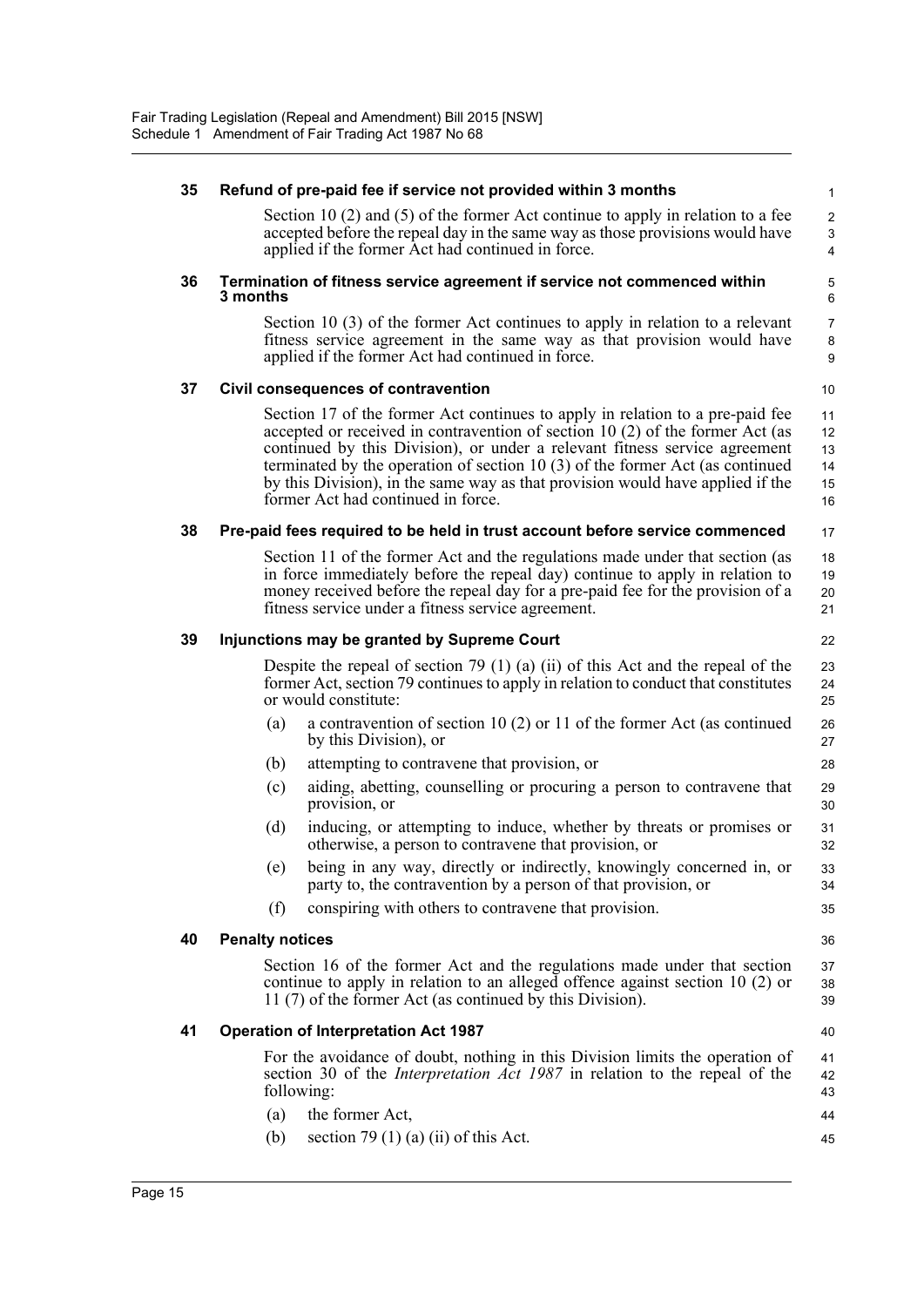<span id="page-18-0"></span>

|       | <b>Schedule 2</b><br>Amendment of Acts consequent on repeal of<br><b>Consumer Claims Act 1998</b>                                                                         | 1<br>$\overline{2}$ |
|-------|---------------------------------------------------------------------------------------------------------------------------------------------------------------------------|---------------------|
| 2.1   | Civil and Administrative Tribunal Act 2013 No 2                                                                                                                           | 3                   |
|       | <b>Schedule 4 Consumer and Commercial Division</b><br>Omit "Consumer Claims Act 1998" from clause 3 (1).                                                                  | 4<br>5              |
| 2.2   | <b>Conveyancers Licensing Act 2003 No 3</b>                                                                                                                               | 6                   |
|       | <b>Section 51 Powers of Tribunal</b>                                                                                                                                      | $\overline{7}$      |
|       | Omit "The provisions of sections 9–13 of the Consumer Claims Act 1998" from<br>section 51 $(2)$ .                                                                         | 8<br>9              |
|       | Insert instead "Sections 79R and 79T-79V of the Fair Trading Act 1987".                                                                                                   | 10                  |
| 2.3   | Home Building Act 1989 No 147                                                                                                                                             | 11                  |
| [1]   | <b>Section 48A Definitions</b>                                                                                                                                            | 12                  |
|       | Insert in alphabetical order in section 48A (1):<br><i>goods, services</i> and <i>supply</i> have the same meanings as in Part 6A of the <i>Fair</i><br>Trading Act 1987. | 13<br>14<br>15      |
| $[2]$ | Section 48A (3) and (4)                                                                                                                                                   | 16                  |
|       | Omit the subsections.                                                                                                                                                     | 17                  |
| $[3]$ | <b>Section 480 Powers of Tribunal</b>                                                                                                                                     | 18                  |
|       | Omit "The provisions of sections 9–13 of the Consumer Claims Act 1998" from<br>section 48O $(3)$ .                                                                        | 19<br>20            |
|       | Insert instead "Sections 79R and 79T-79V of the Fair Trading Act 1987".                                                                                                   | 21                  |
| 2.4   | Property, Stock and Business Agents Act 2002 No 66                                                                                                                        | 22                  |
| [1]   | Section 36 Review of commission and fees                                                                                                                                  | 23                  |
|       | Omit "Consumer Claims Act 1998" from section 36 (4).                                                                                                                      | 24                  |
|       | Insert instead "Part 6A of the Fair Trading Act 1987"                                                                                                                     | 25                  |
| $[2]$ | <b>Section 36 (5)</b>                                                                                                                                                     | 26                  |
|       | Omit "the <i>Consumer Claims Act 1998</i> to that person, a reference in that Act".                                                                                       | 27                  |
|       | Insert instead "Part 6A of the Fair Trading Act 1987 to that person, a reference in that Part".                                                                           | 28                  |
| $[3]$ | <b>Section 36 (7)</b>                                                                                                                                                     | 29                  |
|       | Omit "the Consumer Claims Act 1998".                                                                                                                                      | 30                  |
|       | Insert instead "Part 6A of the Fair Trading Act 1987".                                                                                                                    | 31                  |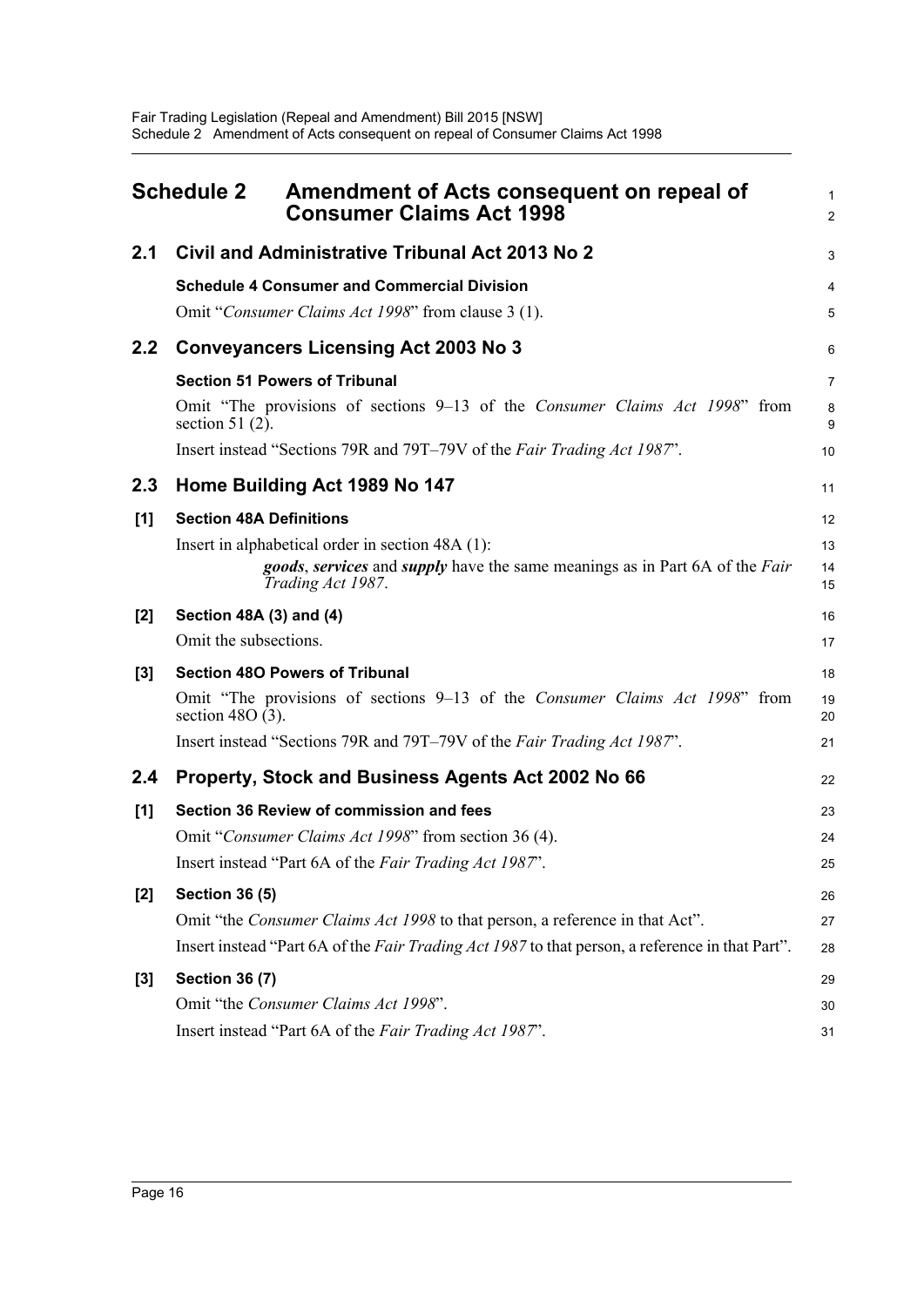|     | 2.5 Sydney Water Act 1994 No 88                        | 1             |
|-----|--------------------------------------------------------|---------------|
| [1] | <b>Section 58 Consumer claims</b>                      | $\mathcal{P}$ |
|     | Omit "the <i>Consumer Claims Act 1998"</i> .           | 3             |
|     | Insert instead "Part 6A of the Fair Trading Act 1987". | 4             |
| [2] | <b>Section 58</b>                                      | 5             |
|     | Omit "that Act". Insert instead "that Part".           | 6             |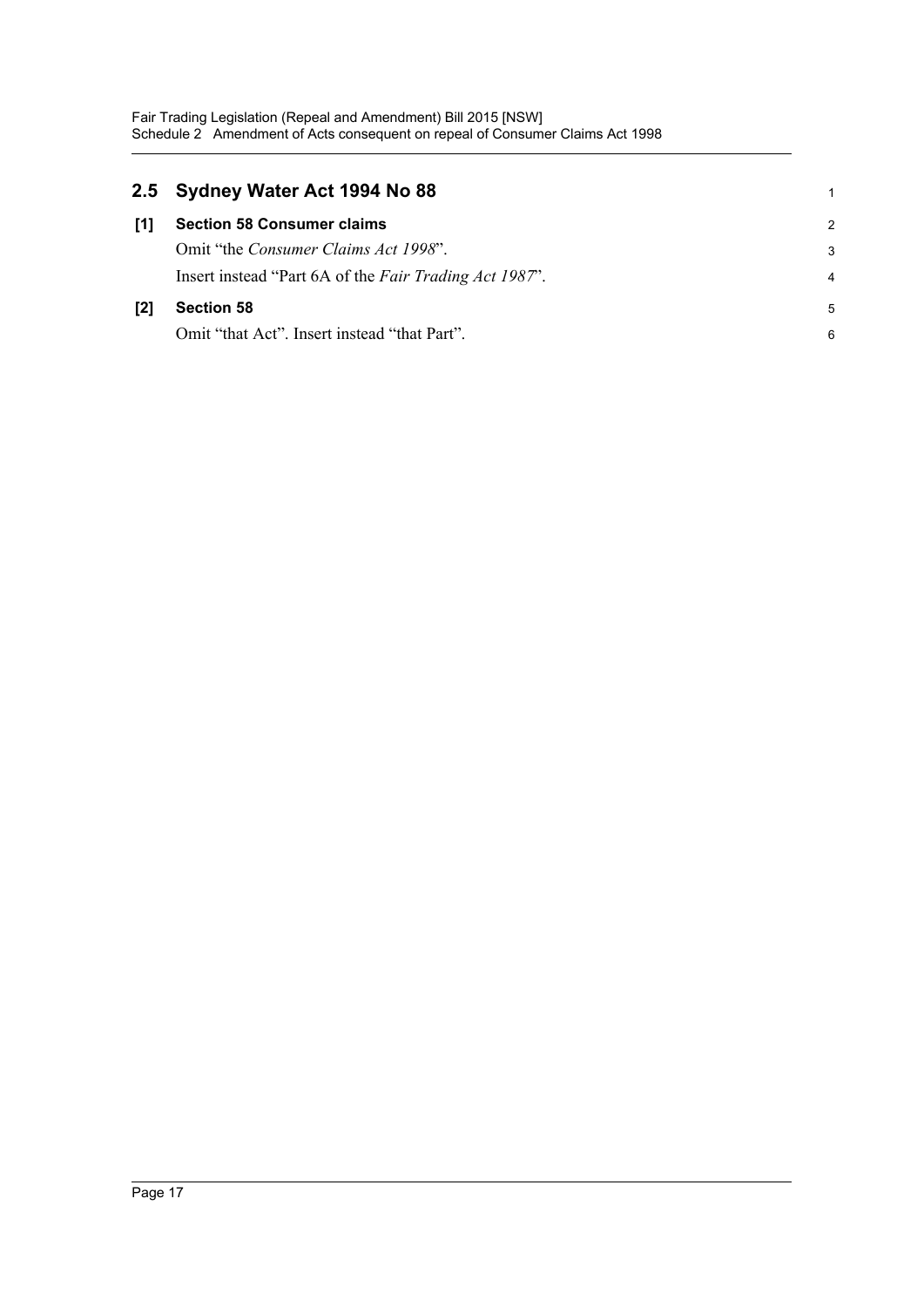<span id="page-20-0"></span>

|        | <b>Amendment of other Acts</b><br><b>Schedule 3</b>                                                                                                                                                              | 1                    |
|--------|------------------------------------------------------------------------------------------------------------------------------------------------------------------------------------------------------------------|----------------------|
| 3.1    | Defamation Act 2005 No 77                                                                                                                                                                                        | 2                    |
|        | Schedule 1 Additional publications to which absolute privilege applies<br>Omit clause 23.                                                                                                                        | 3<br>4               |
| 3.2    | <b>Fines Act 1996 No 99</b>                                                                                                                                                                                      | 5                    |
|        | Schedule 1 Statutory provisions under which penalty notices issued<br>Omit the matter relating to the Fitness Services (Pre-paid Fees) Act 2000.                                                                 | 6<br>7               |
| 3.3    | HomeFund Restructuring Act 1993 No 112                                                                                                                                                                           | 8                    |
| [1]    | <b>Section 3 Definitions</b><br>Omit the definitions of <i>determination</i> and <i>HomeFund Commissioner</i> from section 3 (1).                                                                                | 9<br>10              |
| [2]    | Section 3 (1), definition of "HomeFund mortgage"<br>Insert ", on or before 30 June 1994," after "executed".                                                                                                      | 11<br>12             |
| $[3]$  | Section 8 HomeFund borrowers' access to restructuring scheme<br>Insert after section $8(1)$ :<br>Note. The last date on which assistance could be taken up under the restructuring<br>scheme was 31 August 1994. | 13<br>14<br>15<br>16 |
| [4]    | Section 8 (2)                                                                                                                                                                                                    | 17                   |
|        | Omit the subsection.                                                                                                                                                                                             | 18                   |
| [5]    | Section 14 Provision of financial counselling and legal assistance to HomeFund<br>borrowers                                                                                                                      | 19<br>20             |
|        | Omit the section.                                                                                                                                                                                                | 21                   |
| [6]    | Section 15 Claims against the Crown and others<br>Omit the heading to section 15 $(1)$ .                                                                                                                         | 22<br>23             |
| $[7]$  | <b>Section 15 (1)</b><br>Omit "(and a determination may not be made)".                                                                                                                                           | 24<br>25             |
| [8]    | Section 15 (2) and (3)<br>Omit the subsections.                                                                                                                                                                  | 26<br>27             |
| [9]    | Section 15 (4), heading<br>Omit the heading.                                                                                                                                                                     | 28<br>29             |
| $[10]$ | <b>Section 15 (4)</b><br>Omit ", the Civil and Administrative Tribunal Act 2013".                                                                                                                                | 30<br>31             |
| $[11]$ | Section 15 (5), heading<br>Omit the heading.                                                                                                                                                                     | 32<br>33             |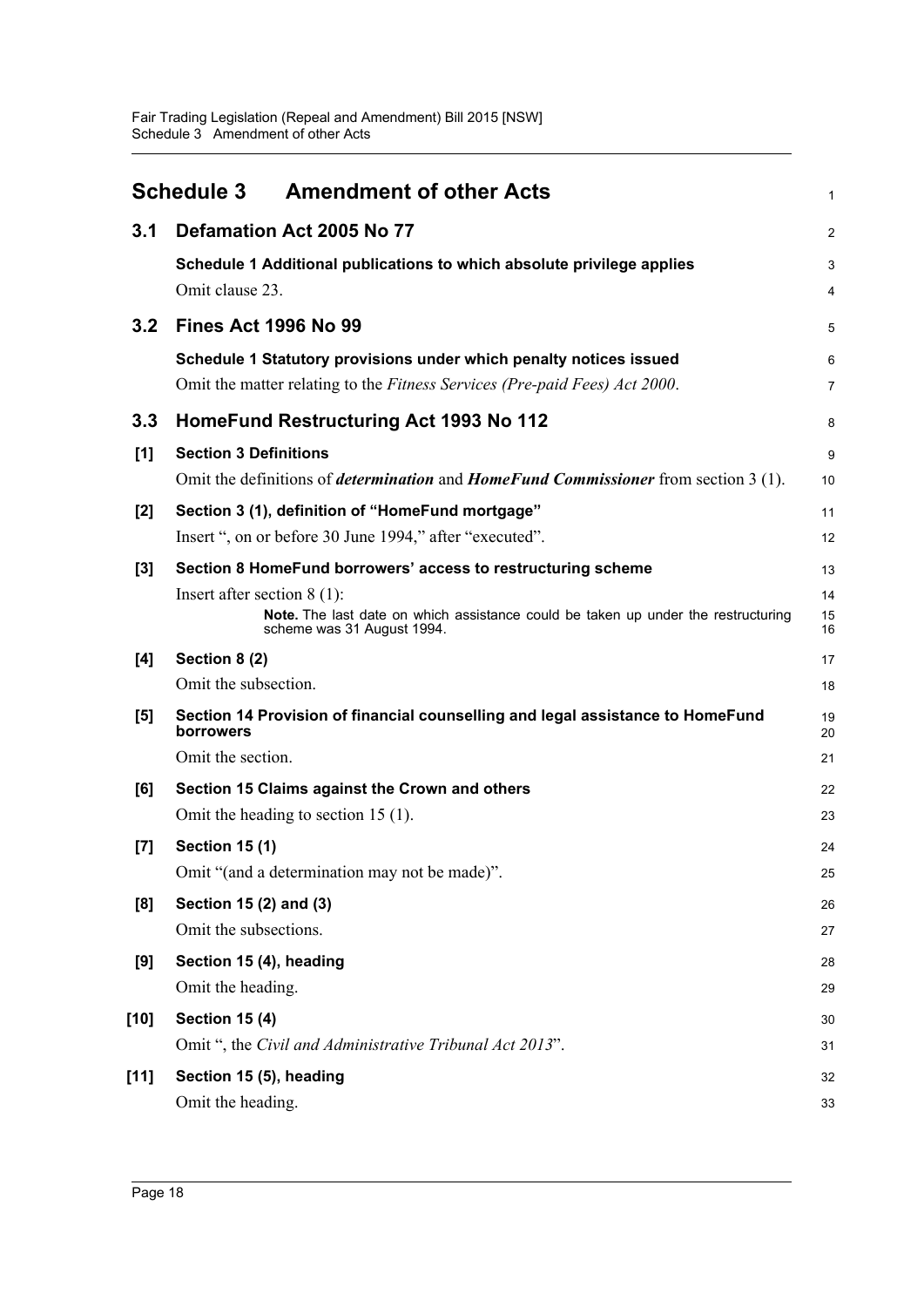| $[12]$ | <b>Section 15 (5)</b><br>Omit "(other than the right to have a determination made)".                                                                                                                                | $\mathbf{1}$<br>$\overline{2}$ |
|--------|---------------------------------------------------------------------------------------------------------------------------------------------------------------------------------------------------------------------|--------------------------------|
| $[13]$ | Section 15 (6)-(9)                                                                                                                                                                                                  | 3                              |
|        | Omit the subsections.                                                                                                                                                                                               | 4                              |
| $[14]$ | Section 16 Application of section 15 (1) to entitlements existing on 28 January 1994<br>Omit section 16 (1). Insert instead:<br>Section 15 (1) applies only to entitlements in existence on 28 January 1994.<br>(1) | 5<br>6<br>$\overline{7}$       |
| $[15]$ | <b>Section 16 (2)</b><br>Omit the subsection.                                                                                                                                                                       | 8<br>9                         |
| $[16]$ | Section 20 Suspension of limitation period<br>Omit the section.                                                                                                                                                     | 10<br>11                       |
| $[17]$ | <b>Section 21 Report</b><br>Omit the section.                                                                                                                                                                       | 12<br>13                       |
| $[18]$ | Section 24, heading<br>Omit "and transitional". Insert instead ", transitional and other".                                                                                                                          | 14<br>15                       |
| $[19]$ | <b>Schedule 1 Restructuring scheme</b>                                                                                                                                                                              | 16                             |
|        | Insert after the heading to the Schedule:<br>Note. The last date on which assistance could be taken up under this scheme was<br>31 August 1994.                                                                     | 17<br>18<br>19                 |
| $[20]$ | Schedule 2 Complaints that may be the subject of a determination under the<br><b>HomeFund Commissioner Act 1993</b>                                                                                                 | 20<br>21                       |
|        | Omit the Schedule.                                                                                                                                                                                                  | 22                             |
| $[21]$ | Schedule 4, heading<br>Omit "and transitional". Insert instead ", transitional and other".                                                                                                                          | 23<br>24                       |
| $[22]$ | Schedule 4, clause 1<br>Omit clauses 1–3. Insert instead:                                                                                                                                                           | 25<br>26                       |
|        | <b>Revocation of repeal</b><br>1                                                                                                                                                                                    | 27                             |
|        | Section 29A of the <i>Interpretation Act 1987</i> applies to the repeal of any<br>provisions of this Act by the Fair Trading Legislation (Repeal and<br>Amendment) Act 2015.                                        | 28<br>29<br>30                 |
| 3.4    | Landlord and Tenant Act 1899 No 18                                                                                                                                                                                  | 31                             |
|        | <b>Section 1D</b>                                                                                                                                                                                                   | 32                             |
|        | Insert after section 1C:                                                                                                                                                                                            | 33                             |
|        | 1D<br><b>Repeal of Act</b>                                                                                                                                                                                          | 34                             |
|        | This Act is repealed 5 years after the day on which this section commences or<br>on such earlier day as may be appointed by proclamation.                                                                           | 35<br>36                       |